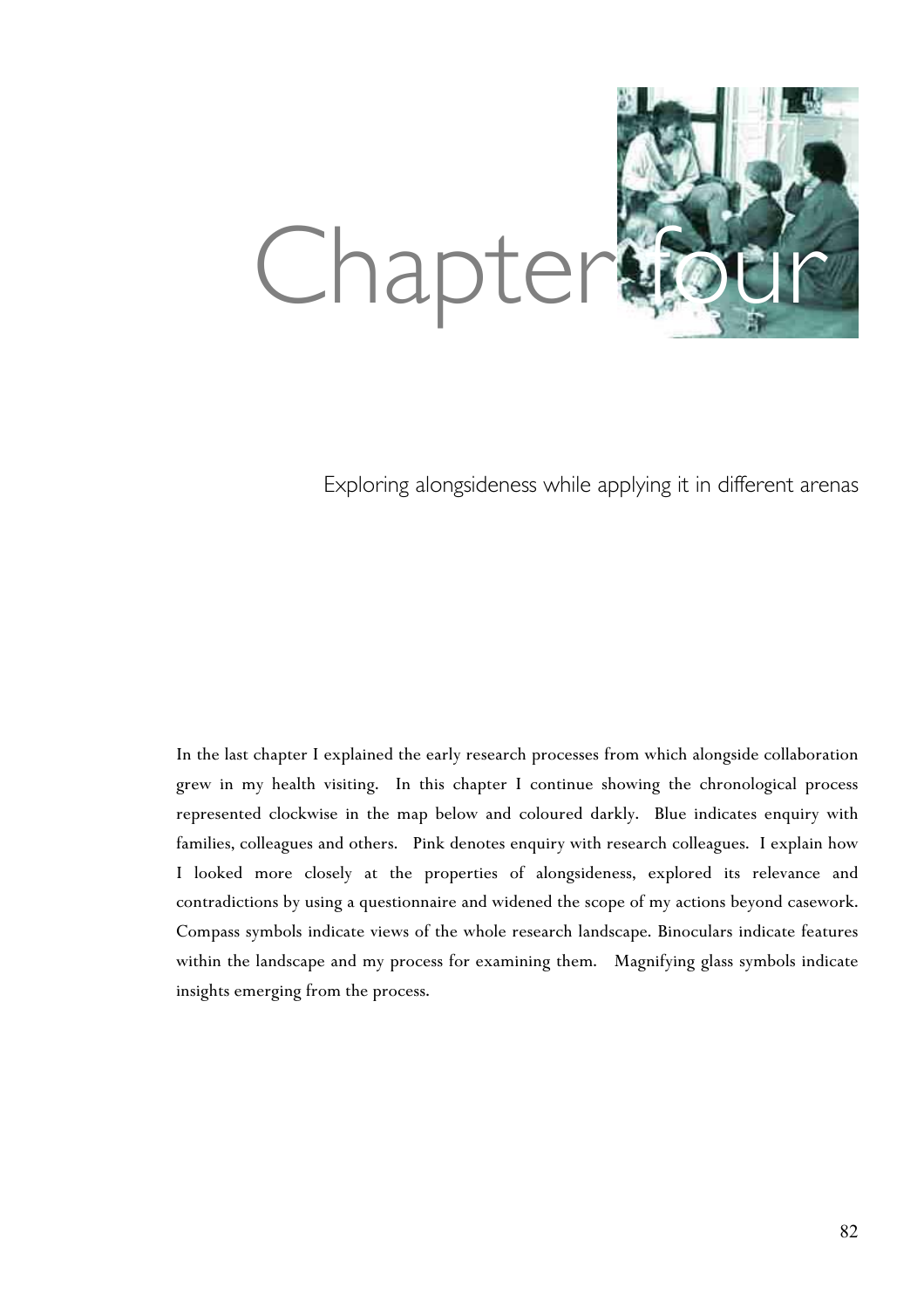# **The enquiry process continues 1997 - 2002**



**Research over view 1996-2002, the second part**

# **Exploring the properties of alongside relationships**

 I decided to explore the properties of effective, connected relationships. From videos and during interviews and conversations, I learnt about relationships that people found helpful or harmful to their feelings about themselves. I heard how individual beliefs about their relationships are formed. In a first exploratory paper (Properties Paper One,8.9.98) I reviewed evidence I found for my developing awareness of the centrality of relationships in my work. How I am with clients appeared to be one key to their continuing openness towards me. It seemed not only to be the appropriateness of the message, but the climate in which it is given, which influenced its usefulness.

I scanned my journal, interviews, HVRG and BARG notes to identify insights about components of relationships. Some were contradictory. I found some parents wary that I might tell them what to do (interviews, D, J,12.6.96; S,19.11.96; journal,23.5.97). Sometimes the same people also welcomed my expertise (interviews, S,6.5.97; C,30.6.97; M, B,3.7.97). A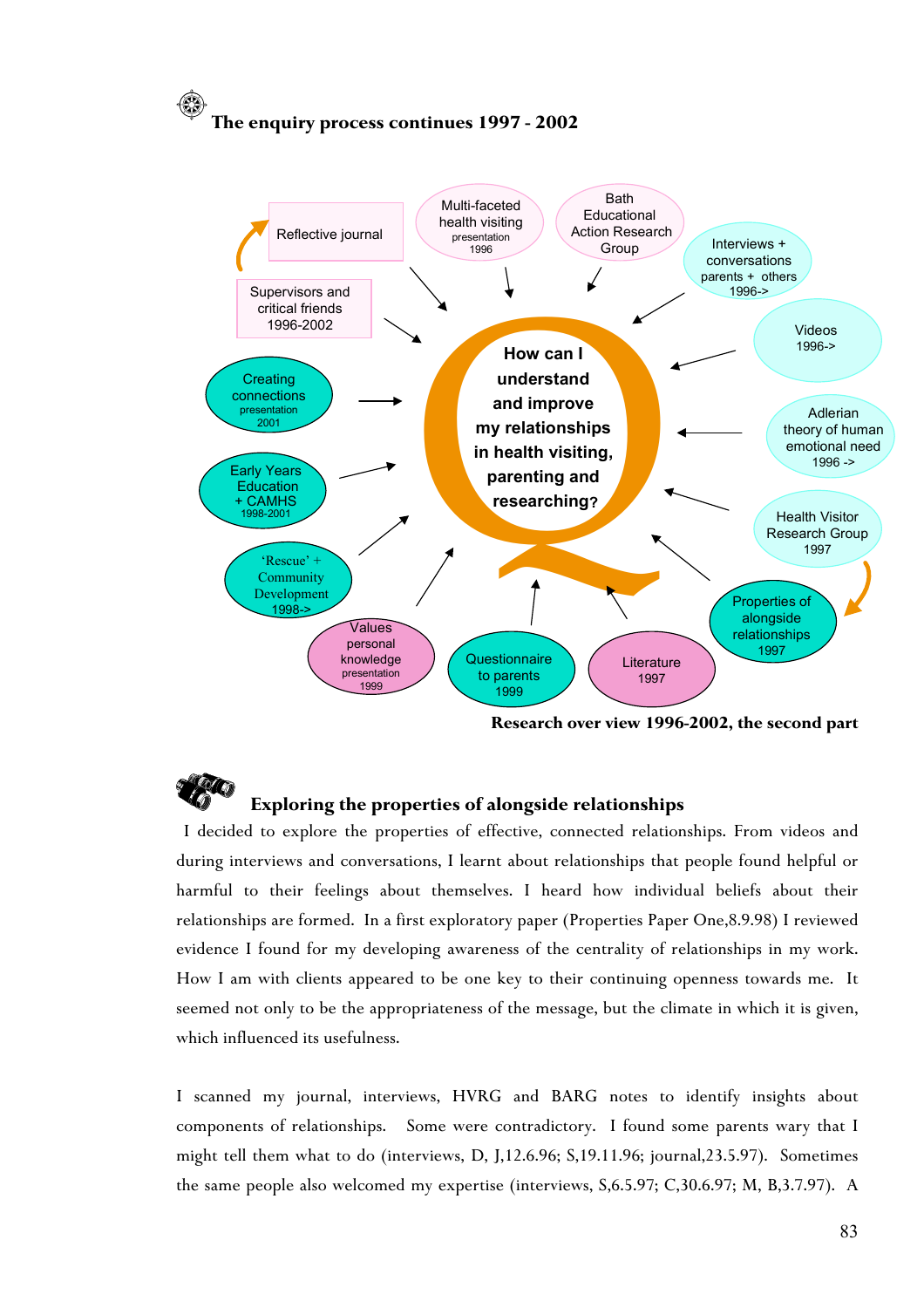'good listener' and 'a great encourager' were identified (interviews, S,19.11.96; C,30.6.97; M, B,3.7.97). Descriptions of 'friendship' appeared contradicted by a few who also saw me as 'likea-mother' (Video Three,2.6.97, journal,4.7.97, 21.7.97). I was aware of a special magic that happens, a feeling of being at one with another person, when communication is pleasurable and it feels we are 'connected' (journal,10.4.97). Jack Whitehead referred to a 'life affirming energy' that he witnessed (journal,24.5.99) and in a video an M.A. student identified 'a total communication style' (UWE, journal,25.2.97).

I created a framework for exploring the complexity of my health visiting relationships as a tool for discussion with parents and colleagues (Properties Framework,11.12.97). In it I surmised what a *parent wants, doesn't want* and *gains* from our relationships and asked what my health visiting skills were and what I needed to do to meet parents' expectations. Considering experiences parents described in their relationships I asked myself, 'Do I do those things too?', 'Do I contribute to that feeling of hurt they describe?' and 'How can I help people feel better about themselves?'.

Not surprisingly, considering my position as their health visitor and 'friend', I found it difficult eliciting negative data about myself from parents. Critical friend, Karen John, helped me realise I could remain open to critique, but by putting my energies into recognising *positive* features in my relationships I could understand and do them more. Comments of a BARG member however, helped me realise that I needed to guard against the written result appearing like a self satisfied 'victory narrative' (journal,14.5.01).

In a second paper (Properties Paper Two,25.9.98) I reflected on my understanding of effective relationships and to ask how I might check if I demonstrate these properties in mine. Having asked those around me, I returned to the literature for insights about helping relationships.

# **Literature extends and validates my understanding of relationships**

To check my perception of effective relationships, summarised in the Properties Framework (11.12.97), I looked to find what Adler (Ansbacher,1958, 1964), Rogers (1961) and Egan (1990), had to say about helping relationships. I recorded my debate with their writing as I read (journal,30.7.97-23.8.97). I found similarities and differences between the relationships implied in the theories of Adler and the therapeutic relationships described by Rogers. Both see life's journey as a process of change with creative possibilities for individuals in much the way that action research was envisaged by Lewin (Chapter One:17).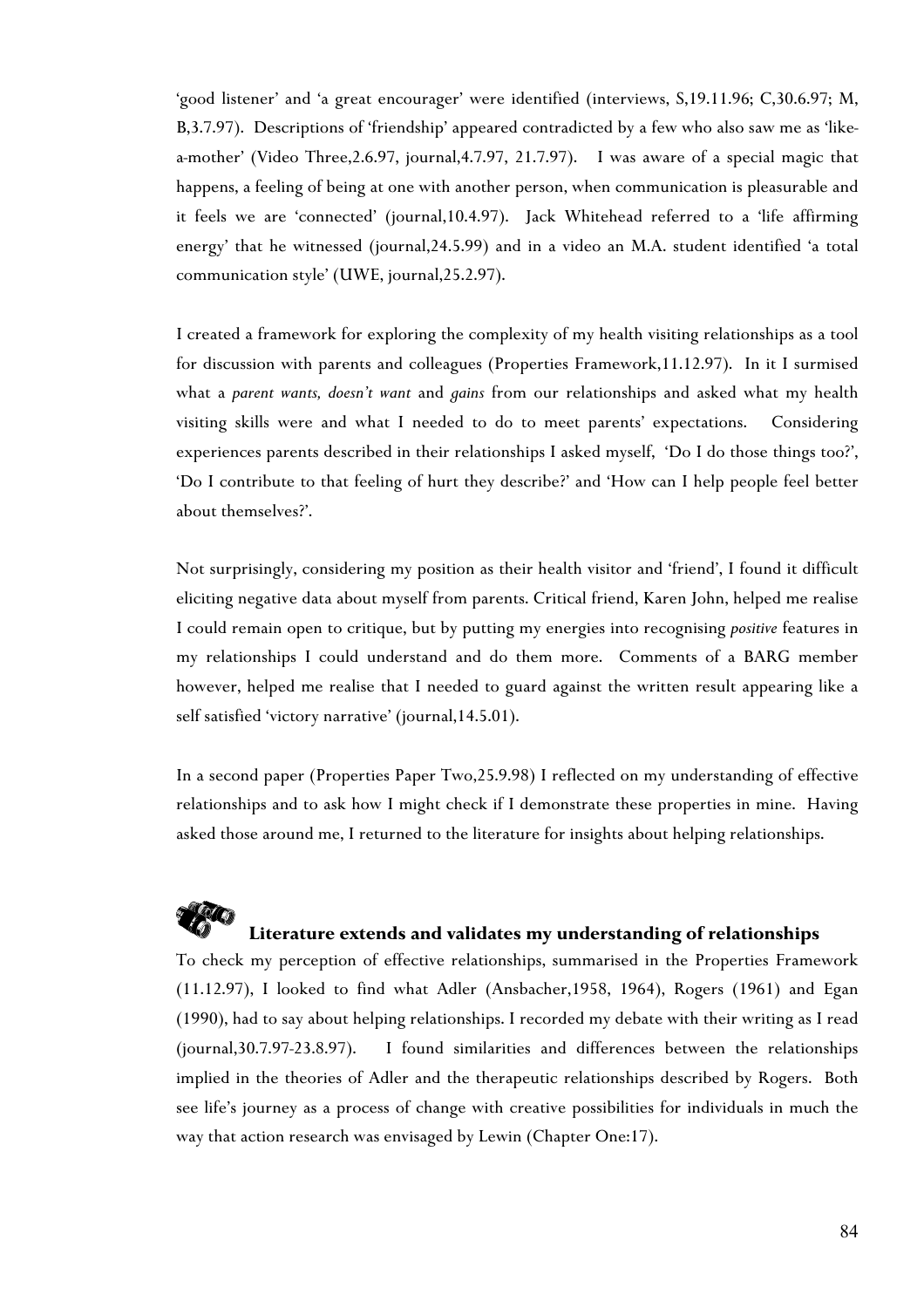I started with Adler because the parenting programme I chose for its affinity with democratic principles was descendant from his theories (Dinkmeyer&McKay,1989). Adler's basic assumptions about the *self-consistent life-style, uniqueness* and the *socially embedded* nature of individuals were an easy fit and extended my understanding (Adler,1931). He points to the *creative power* of individuals in constructing *life-styles* (Chapter One). He suggests advancement of *social interest* in the people around us, acts as a buffer for the tendency of individuals to strive for perfection and superiority over others (Ansbacher,1958, 1964)*.* Individuals attempt to realise 'dimly envisaged' *self-ideals* or personal *goals* arising from *life-styles* created through past experiences*.* I explored my own early recollections to identify my personally created *life-style* so that I could better understand my beliefs (Powers&Griffith,1987:8; Pound,2000). The Crucial Cs (Lew&Bettner,1996) draws on these assumptions (Chapter One:19)

Reading about the progression of Adler's ideas through his work made it clearer why I felt at ease with his theories. Although Adler never called it action research, Lewin expressed regard for Adler's optimistic process and ideas (Ansbacher,1958:12,129), Adler did not believe in categorising concepts into opposites, preferring to remain open to variety within possibilities. He chose to keep his theories accessible and not give them complicated names in the way his colleague Freud had done (Ansbacher,1958:326-328). I particularly like his view of human progress:

*Do not forget the most important fact that not heredity and not environment are determining factors.-- Both are giving only the frame and the influences which are answered by the individual in regard to his styled creative power.* (Ansbacher,1958:flyleaf).

In my journal I wrote at length about my growing understanding of Adlerian theory which holds social context, and individual process as being of central importance (journal, 28.7.97- 23.8.97). This was thrown into relief by reading about Freud, the behaviourists and scientific researchers who dissected behaviour into parts, out of their context and often frozen in time. In these cases specialist expertise is necessary for analysis of problems and definition of solutions. My enquiry was encompassing many aspects of my health visiting with families in a process over time. I wrote:

*An explanation is beginning to form for why health visitors have something important to offer which eludes experts who are remote from their clients. The specialness of health visitors is their knowledge of the social context of families' lives. Add this to a drive towards equality - a true partnership between client and professional which does not disempower by standing high and proud as professionals with special secret knowledge.* (Journal,28.7.97)

But I also felt disquiet when reading some interpretations Adler made of 'goals' motivating his patient's behaviour. He named nail biting, thumb sucking and masturbation as 'abnormal behaviour' and homosexuality as 'perverted'. My concern grew that it may be possible as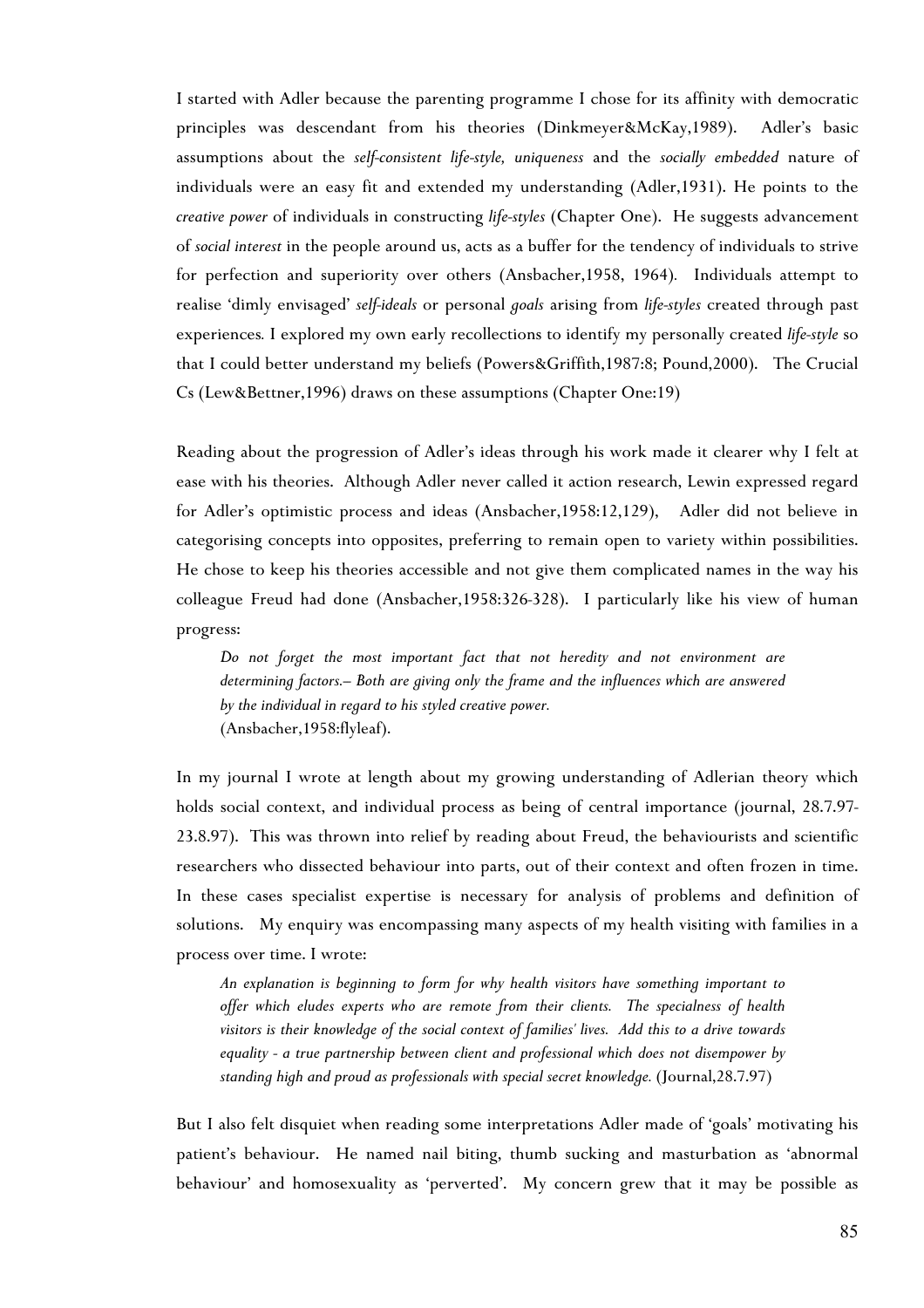professionals to make mistakes when interpreting people's behaviour and to act in ways that are not in their best interests (journal,2.8.97). These concerns heightened for a time when I read Rogers' contrasting style.

Roger's way of being, through engagement with and acceptance of the thoughts of the other, intends to encourage understanding and change towards positive directions for both therapist and client (Rogers,1961). From Rogers' work I thought particularly about listening carefully without interpreting or formulating solutions, so as to understand the other more fully. Really trying to understand, he says, increases responsiveness for both parties (1961:20). Pressure on me to be the skilled professional who knows the answers lifted as I began to soak in the idea that I could devote my energies to really understanding the other's meanings. In putting what I believed to one side, and giving my entire attention to the other person, I could enable that person to hear, accept and understand 'herself', 'her' fears and 'her' discouragement (or 'his' of course). We could both learn from that process. This resonated with my experiences during interviews. For example, Sonia said:

*You are someone I can empty my head to...its like a roller coaster, it all seems to come out and as I'm talking I'm thinking, 'now where's that come from?'* (Sonia's first taped interview,9.11.96)*.*

Greater honesty with parents was possible as I shifted focus from them as subjects, to my own learning about supporting them. With increasing conviction I now declare myself as co-learner with parents. In Chapter Seven I will show how I continue to find honesty, as in genuine relationships in which I declare my own feelings, to be difficult to achieve sometimes (Rogers,1961:52). In my efforts 'to be there' for people I can still lose sight of recognising and articulating my own feelings (Chapter Two:45) I need to remind myself of the salience of Rogers words,

*I* find *I am more effective when I can listen acceptantly to myself, and can be myself...I am angry, I* do *feel rejecting towards this person or, that I feel very full of warmth and affection for this individual...* (Rogers,1961:17)

and:

*As I try to listen to myself and the experiencing going on in me, and the more I try to extend that same listening attitude to another person, the more respect I feel for the complex processes of life. So I become less and less inclined to hurry in to "fix things", to set goals, to mould people, to manipulate and push them in the way I would like them to go. I am much more content simply to be myself and to let another be himself.* (Rogers,1961:21).

I was energised by Rogers' words, but also realised my clients did not see themselves to be in a therapeutic relationship with me, anymore than they saw themselves in an educational one. We did not have the time it would take to work fully in Roger's way.

In my journal I wrote: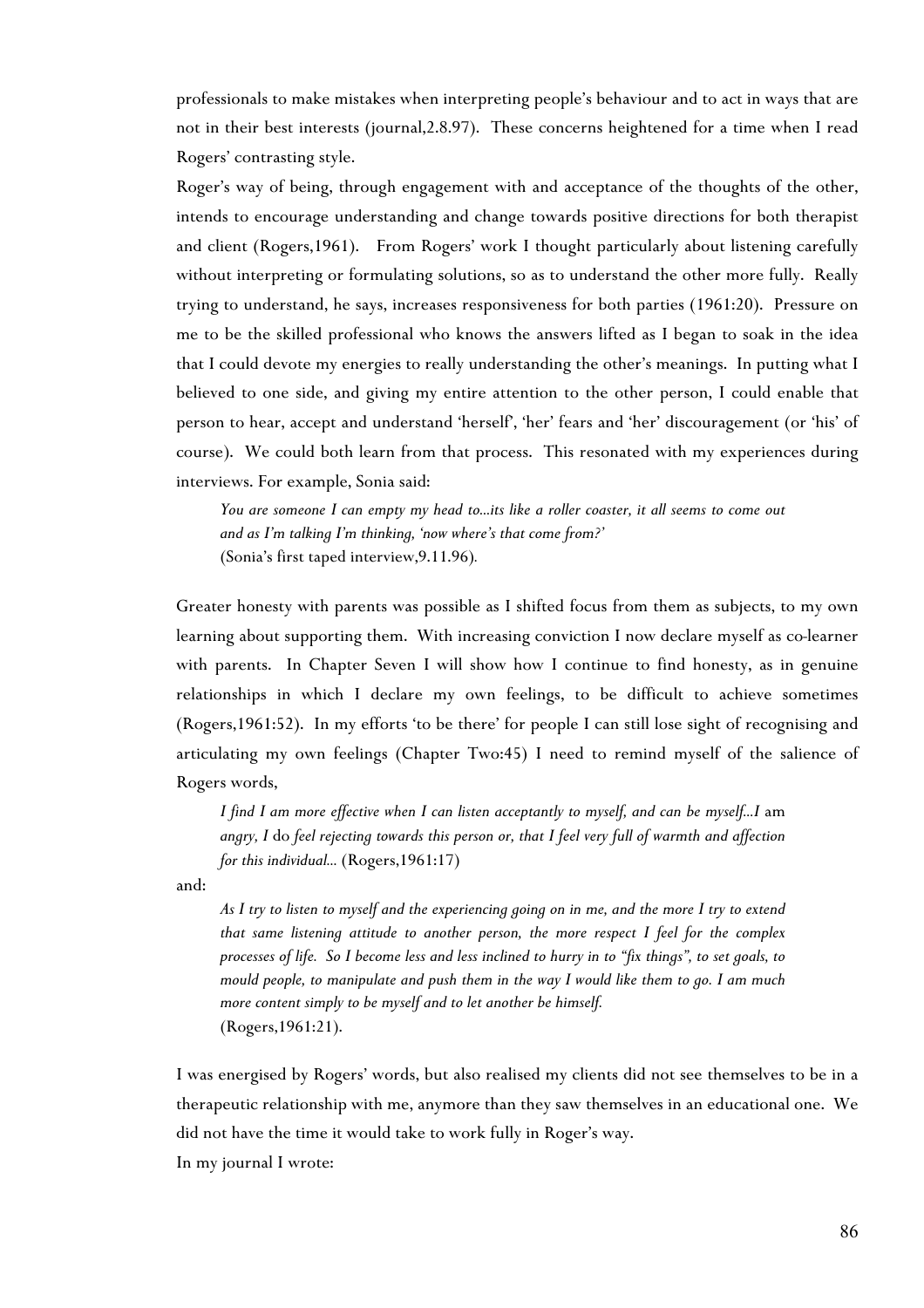*The practical problem for health visiting is the time it takes for people to muse on their feelings about a problem and to be able to gradually come to an answer themselves. It has to be more time effective to brainstorm their options with them, according to their style. Using the Adlerian model I can give them information to help them consider their beliefs. The special learning point from Rogers for me is that through careful listening I can understand their interpretation of the problem. By mirroring it back I can increase their understanding of its extent and the possible solutions.* (Journal,3.8.97)

Reading Rogers led me to reflect again on my sub-question :

*Am I as client-led as I think I am and how can I also be proactive if I notice potential problems?* Although I continued sometimes raising smacking as a topic for discussion during the first two years of this research, I moved into a period of greater listening and less advice-giving (Chapter Five). A questionnaire to all families raised further questions about the differences between the mind-work of Roger's therapy and the varying amounts of advice parents expect (Chapter Five). Much later (2001), I began to think about families with more entrenched problems. I wondered if I placed too much of my energy in supporting parents' growth, so they could relate more responsively with their children. How many children had to wait too long while their parents worked towards self-realisation and where did my responsibilities lie?(Chapter Seven). But I rush ahead. In 1997 I had not begun thinking in any depth about the tertiary stage of my study. In the meantime, I was thinking about relationships in primary and secondary prevention (Chapters Five, Six). My intention was to enable parents to be more confident in their abilities to find solutions.



### **Encouragement a universal need**

Here is an insight integrated from all phases of the enquiry. Encouraging an optimistic climate by focusing on the positive, rather than searching for, and attempting to prevent, future errors works well with children and is no less valuable for adults. Encouragement bolsters self-esteem, hope and independence. It builds courage to keep trying. Focusing on people's faults can accentuate feelings of inadequacy and trigger resistance, defensiveness and discouragement. By emphasising reflective self-evaluation rather than reliance on other peoples' opinions, individuals can experience their personal worth and take responsibility for their actions. This is not to say the opinions of others are of no value, but individuals may need to be assured of, and believe in, their personal worth before critique is useful to them.

Encouragement bolsters resilience against the inevitable discouragements of life. This insight underpins the fundamental change through this thesis from my wishing to correct the wrongs of parents, by alerting them to their wrong-doing, to moving to an 'alongside' relationship. Alongsideness values the inherent worth, good intentions and knowledge of parents and children. I can now ask what parents wish from their relationships with children and how I can help them to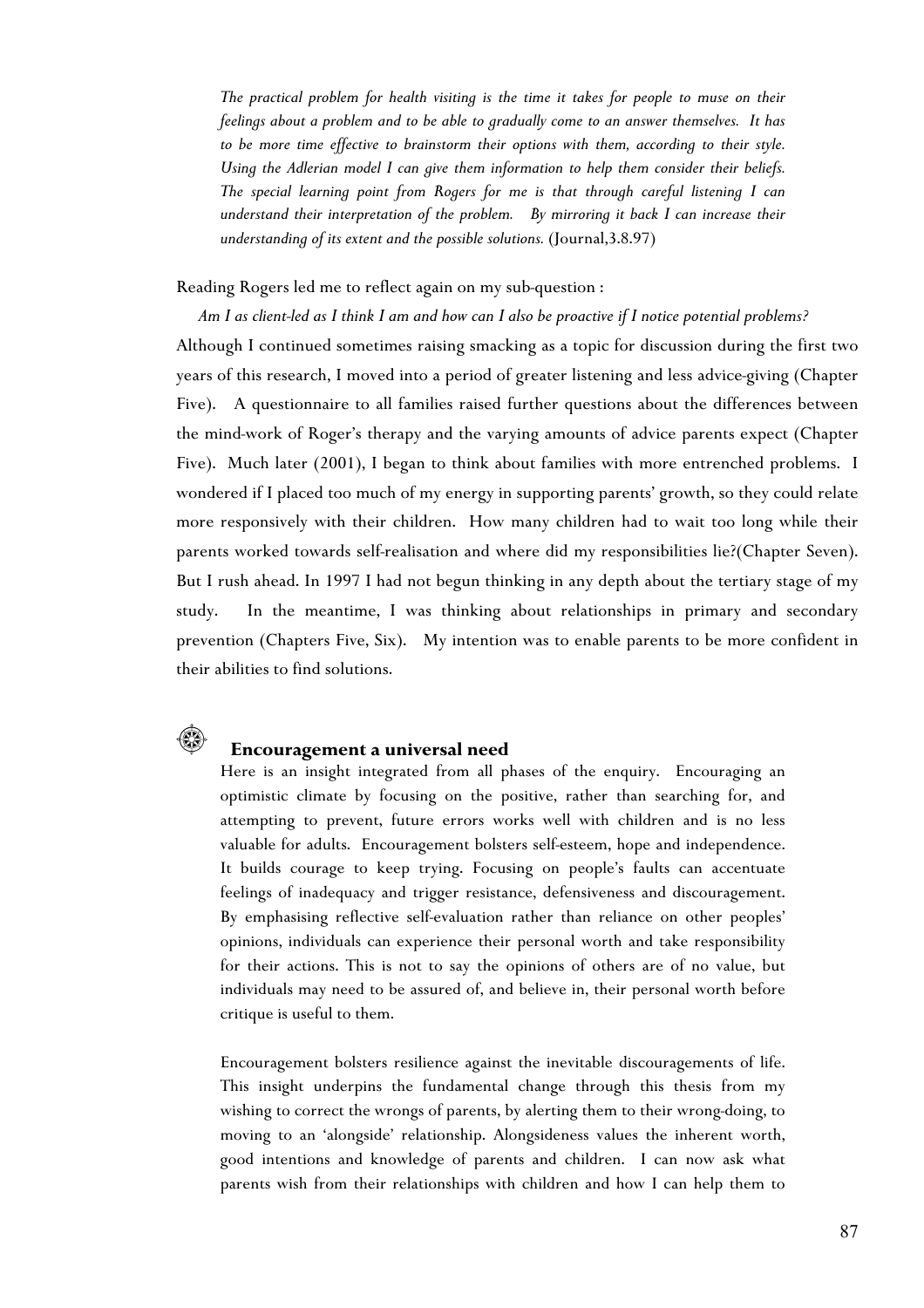find it. Mistakes can be seen as opportunities for learning when the mistake-maker is hopeful about finding new ways.



# **Asking the parents - the questionnaire**

I wondered to what extent parents recognised the properties of our relationships and planned a questionnaire to give parents the opportunity to speak anonymously about their perceptions of what I do and how I am with them. I wondered if their views had similarities to my own and which factors I had not considered. I had found difficulty eliciting negative data and wanted to try another way of allowing parents to express their views. An anonymous questionnaire could test what I had found and ask open questions to elicit new information. Supported by Jenie Rifat, the Quality Nurse in our Clinical Effectiveness Department, I constructed the questionnaire.

Karen John recommended the Parental Bonding Instrument (Parker et al,1979; Wilheim &Parker,1990) as a validated measuring tool that could be adapted for my purpose. The aim of the PBI was to survey the parental contribution in parent-child bonds by asking their adult children. I recognised similarities between the reciprocal, dynamic and evolving relationships of democratic family relationships and the qualities in health visiting relationships that I believed to be effective. From the Properties Framework (11.12.97) I drew up a bi-polar list of positive properties matched with factors I considered to be negative, for example, collaborative/authoritarian. I used these dimensions to create new questions as I adapted the PBI questionnaire for its new use. Questionnaires designed for seeking opinions from patients of community psychiatric nurses (Gournay et al,1993), general practitioners (Fitton&Acheson, 1979) and health visitors (Weatherly,1988) also offered help with the wording of further questions (questionnaire development papers,24.10.98, 1.11.98).

Parker's two-dimensional use of 'care' and 'overprotection/control' as parental contributions to parent-child bonding, related to the health visitor-parent relationships in my Properties Framework. I preferred the words 'care/enabling' and 'overinstructive/controlling' as indicative of roles in health visiting more related to education than protection. Retaining twelve of the PBI questions, I composed others about my knowledge and skills, accessibility and confidentiality to make a total of twenty-four questions. Half the questions were intended to test aspects of 'care/enabling' and the balance 'overinstructive/ controlling' relationships. In turn, half of these groups of questions were expressed negatively to avoid the tick-box responses forming a pattern in the Likert scale (see figure below). I changed the PBI coding pattern to score 1 or 2 for 'agree' or 'strongly agree' and the same for 'disagree' or 'strongly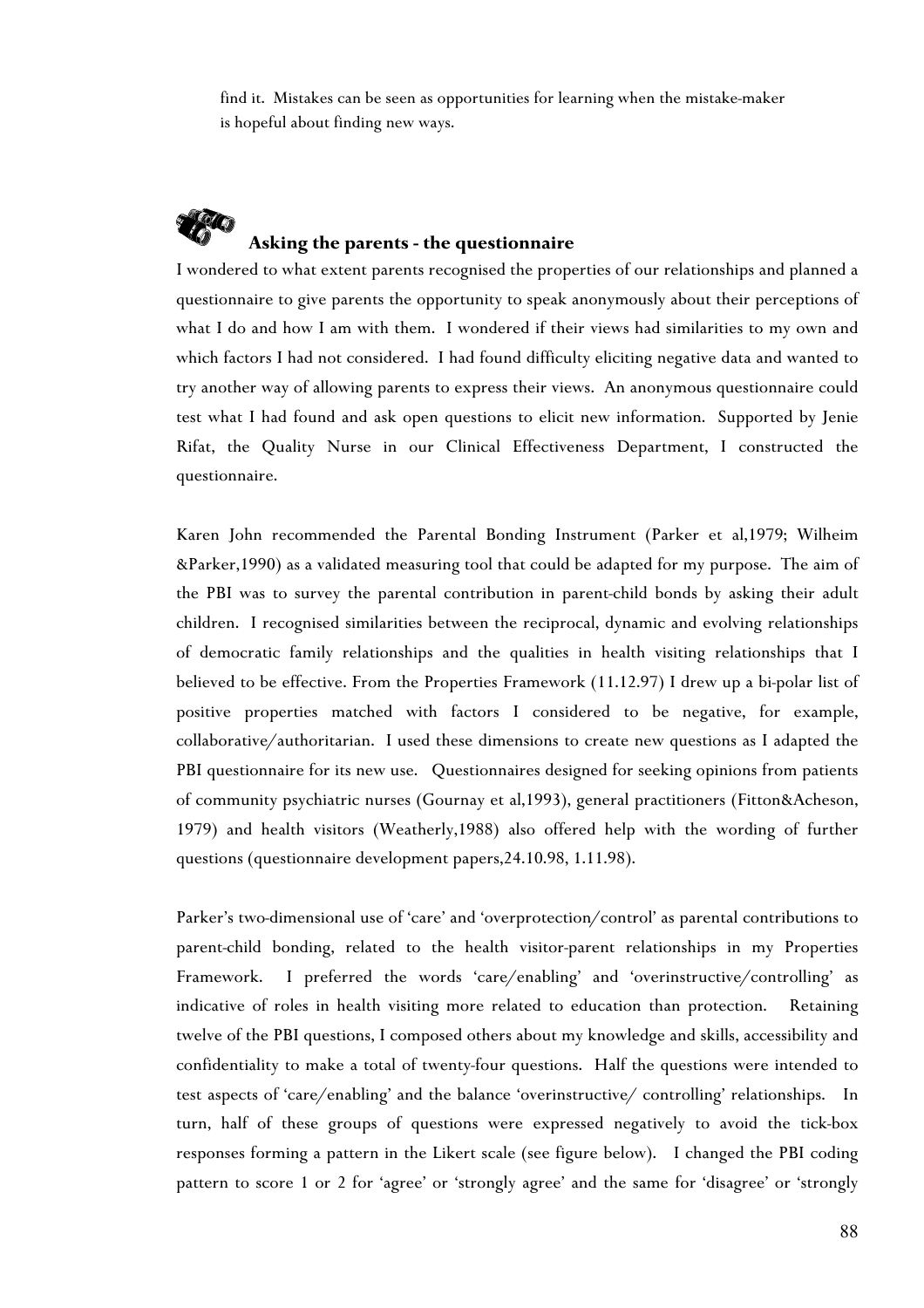disagree'. This would allow maximum scores of 24, from each questionnaire response to 'care/enabling' questions and to 'overinstructive/controlling' questions. In this way a high score for 'care/enabling' should attract a low score for 'overinstructive/controlling' at the extreme ends of the Likert continuum providing the most decisive results.

Coding example:

|                                       | strongly agree | agree |  | disagree |
|---------------------------------------|----------------|-------|--|----------|
| strongly disagree                     |                |       |  |          |
| Care/enabling question                |                |       |  |          |
| Е                                     |                |       |  |          |
| Over instructive/controlling question |                |       |  |          |

The pattern of positive and negatively worded questions:



Two sets of similar questions (2b, 2f and 2a, 3d) intended to test internal validity as changes meant the questionnaire could no longer rely on the PBI's past testing of validity and reliability.

<span id="page-7-0"></span>The introductory words on the questionnaire explained that I wanted to improve my health visiting and invited opinions about how I worked. I was not asking about other health visitors. Two open questions asked, *What is the most important thing about me as your health visitor? Is there anything else you would like to say?* To assure anonymity and to allow parents freedom to be ope[n](#page-7-0) in their responses, Jenie agreed to post, receive and analyse questionnaires on a  $SNAP^{\dagger}$ computer programme. There were no marks on the forms, and I asked no questions from which individuals could be identified.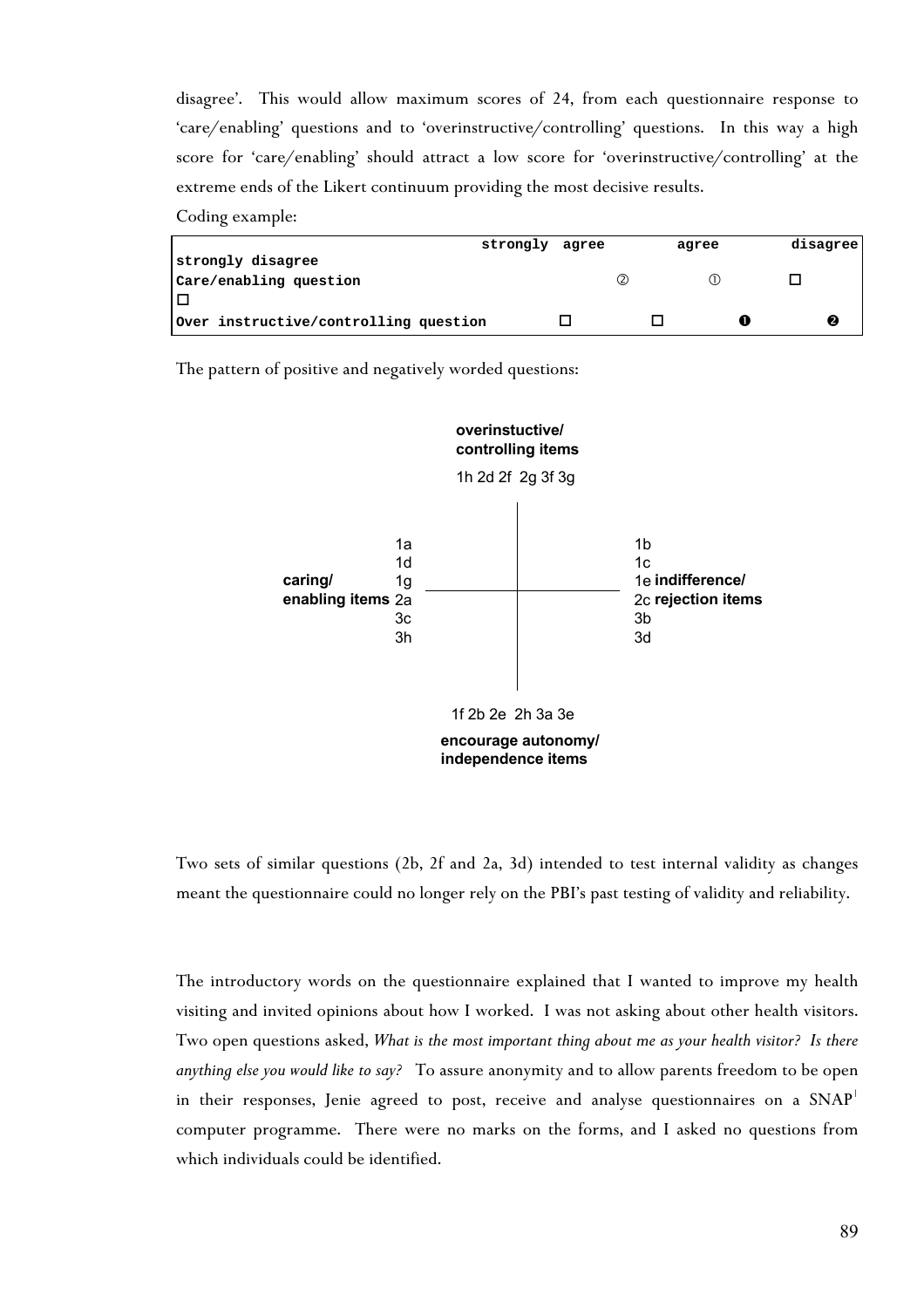The questionnaire went through several drafts in consultation with Jenie the Quality Project Nurse, health visitor colleagues, research supervisors and colleagues, individual parents and the Research Director for the Trust. A final pilot, canvassing the next six parents who walked into the surgery, confirmed they were willing to complete the questionnaire. A third open question about measuring health visiting appeared puzzling so was dropped.

All the parents held anonymity to be important. For this reason I gave up options for detecting social status from returned questionnaires so confidentiality would not be doubted (questionnaire&covering letter: Appendix II).

# **Questionnaire results**

In April 1999, 111 questionnaires were sent to a possible caseload of 118 families. Of the 7 families excluded, 2 had very little English, 3 little contact with me and 2 were out of the country. Five of the families had only school-aged children with whom I had regular contact. The remaining 106 families had children under five. Looking at social classifications as described by the Office for National Statistics, I find a little less than half of the families appear in categories called **1.2** 'Higher professionals' and **2** 'Lower managerial and professional occupations'. A further 15% appear in **6** 'Semi-routine occupations' with the remainder evenly distributed across occupations **3**, **4**, **5**, **7** and **8**, 'Never worked/long-term unemployed'.

Seventy (63%) of the questionnaires were returned to Jenie within a month. Six made themselves known by signing the questionnaires, referring to their children by name or to specific incidents that identified them. Although I assume it was mostly mothers who completed the questionnaires, it may have been fathers so here I refer to respondents as 'parents'. SNAP analysis provided me with numbers of responses and percentages in each category but I undertook the scoring as shown above by hand. The Likert scale ticked boxes scored 1283 for 'caring enabling' questions showing my intention was positively evaluated by the parents who replied. All ticked 'speaks to me in a warm friendly voice'. In contrast, questions referring to 'overinstructive/ controlling' items totalled 38. Eight (12%) found me 'not easy to contact'. Six parents (9%) ticked 'does not help me as much as I need' and Seven (10%) 'cannot help me solve difficult problems'. These statements were interesting because they related to statements written in reply to the open questions and triggered a new line of enquiry.

 $\overline{a}$ 

<sup>&</sup>lt;sup>1</sup> SNAP computer software used by the Clinical Effectiveness Department.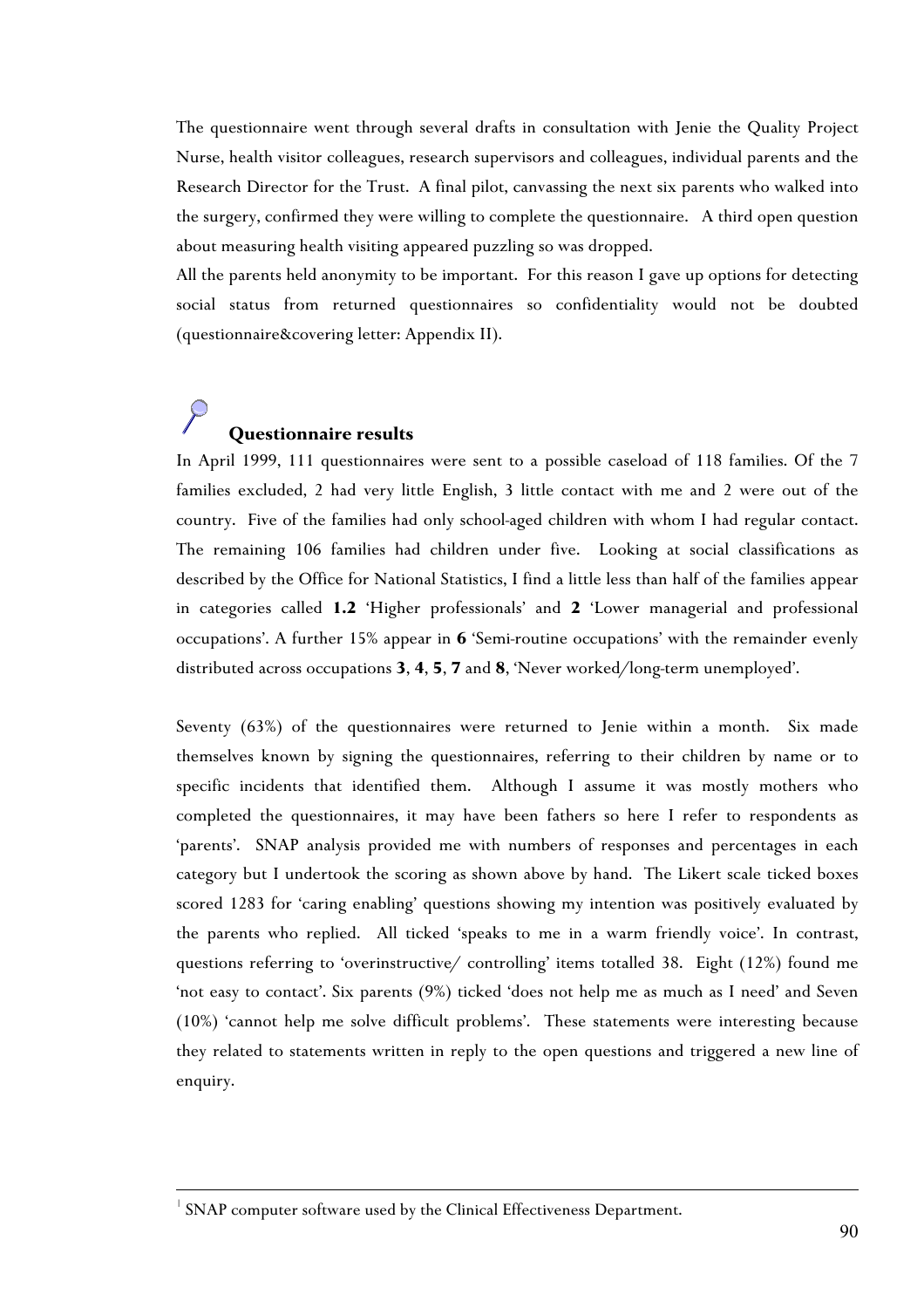All of the 69 questionnaires that had written comments spoke positively about qualities such as: warmth, encouragement, friendship, listening, approachability, availability, flexibility, humour, being non-judgmental, help with problem-solving, that I 'know' them and am 'there' for them. Half of the 84% who ticked that I 'helped' also wrote about my helping them to help themselves. Eight added that they would have liked more direct advice. Half of these acknowledged there may be no 'right' answers or that they could understand what I was trying to do. I became aware of a feature in my work about which I had previously been unaware. I had been preoccupied with trying not to disempower by being the knowledgeable expert. The questionnaire showed me that some parents were frustrated by my, 'on the one hand you could do this, but on the other...'(Q.47). Some parents appeared to need more direction than I recognised. In Chapter Five I look in more depth at different influences on the amount of advice parents might need.

There were inconsistencies in ticked responses, which when compared with other ticked boxes and the written comments, may have been attributable to literacy problems or English as a second language. The statement 'wants me to make up my own mind' (2b) appeared to be ambiguous for some respondents. It was intended as 'encouraging autonomy' but could have been interpreted as referring to 'indifference' and scored accordingly. Similarly, 'tries to tell me what to do', intended to show 'overinstruction/controlling', may have been interpreted as my trying to 'encourage autonomy'. I would amend wording for future use and omit 2b as 2f and 2g are also similar.

From responses to the questionnaire I recognised a good deal of interest and goodwill towards the project. Parents wanted to be helpful. Recognising some parents' responses, and reading the positive statements of parents who have dealings with me because of child protection issues was moving. Some responses showed parents also recognised that it is not only what I know but who I am in relation with them that has importance for them (Qs.6,42,70). During construction of the questionnaire I noticed how closely dimensions I explored related with ideas about relationships and professionalism emerging in the HVRG. I had written:

*I read about Fox's* (1995) *'vigil' and 'gift' which identifies two aspects of caring in nursing, the surveillance/professional expertise and the 'enabling celebration of otherness'... This now fits with what I am coming to know about letting people be themselves, grow themselves and about the potentially disempowering nature of professionalism. This is central to my original question about how I can be proactive (meaning use my professional knowledge while observing and judging my clients) while being client-centred (allowing them to call the tune, initiate their own enquiries from their own starting point towards their own goal).* (Journal, 22.8.98)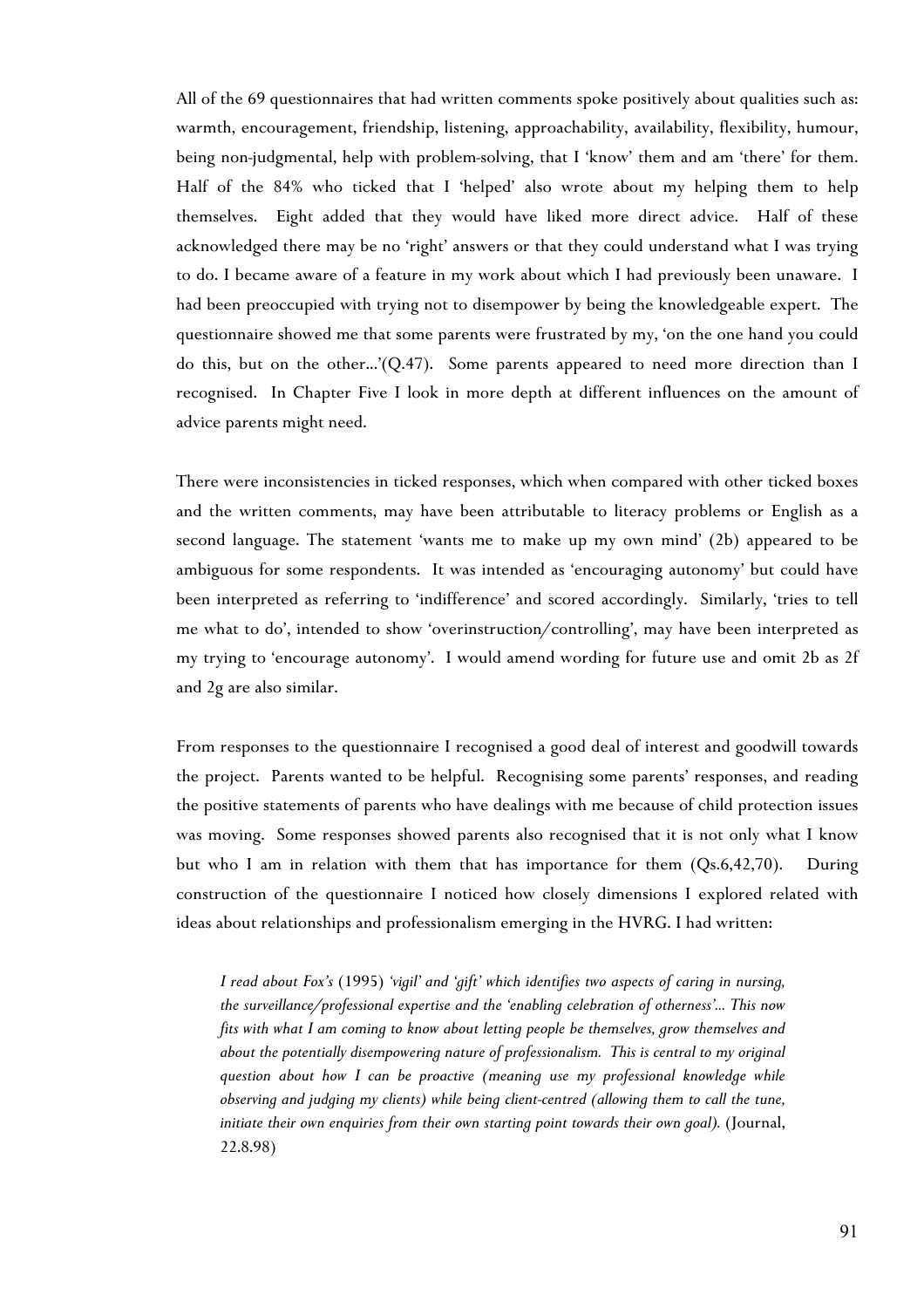In the HVRG we drew these two contradictory strands together to describe a process where we 'hold' and direct when needed, with a view to handing decision-making back as soon as possible (Pound et al,2001b).

## **Appropriate use of this questionnaire**

I am concerned this questionnaire might be used in ways I did not intend and be harmful to health visitors. It was intended for evaluation of my own practice by asking questions I wanted to know about myself so I could improve what I was doing. General application by one person, a manager for example, to evaluate others would be inappropriate because of the personal nature of the questions. For its intended use for aiding my reflections in searching for improvement, I needed to design questions that asked what I wanted to know about myself. Any other use is likely to feel intrusive, cause defensiveness and be unlikely to promote useful reflection.

# **Values, beliefs and personal knowledge**

For a conference (presentation, Leeds,23.6.99) I decided to present a paper about my personal and professional learning. I wanted to think about the impact of my'self', my personal history, beliefs and values, which influence the agenda I bring to my practice. My personal knowledge and the risk of prejudice (Chapter Five) was still in the air, but I felt more confident and wanted to identify roots to qualities that are hard to grasp or explain in relationships.

I produced a biography of my early years believing the particular levelling circumstances of 1950s rural New Zealand and comparative freedom and warmth of my childhood played a part in my suspicion of hierarchy. I believe I found the seeds to respecting people and the importance that personal autonomy has for me (Pound,2000). Earlier, I had explored my early recollections with Karen John who was training in Adlerian psychotherapy (Archive,1998). Together we had analysed my recollections to identify my personally created *life-style* (Powers&Griffith,1987:8). Adler looked to earliest recollections from childhood to locate personal symbolism and meanings that an individual continues to rehearse and express as attitudes towards all experiences of life. He said:

*There are no 'chance memories'. Out of the incalculable number of impressions which meet an individual, he chooses to remember only those which he feels, however darkly, to have a bearing on his situation. Thus, his memories represent his 'story of life', a story he repeats to*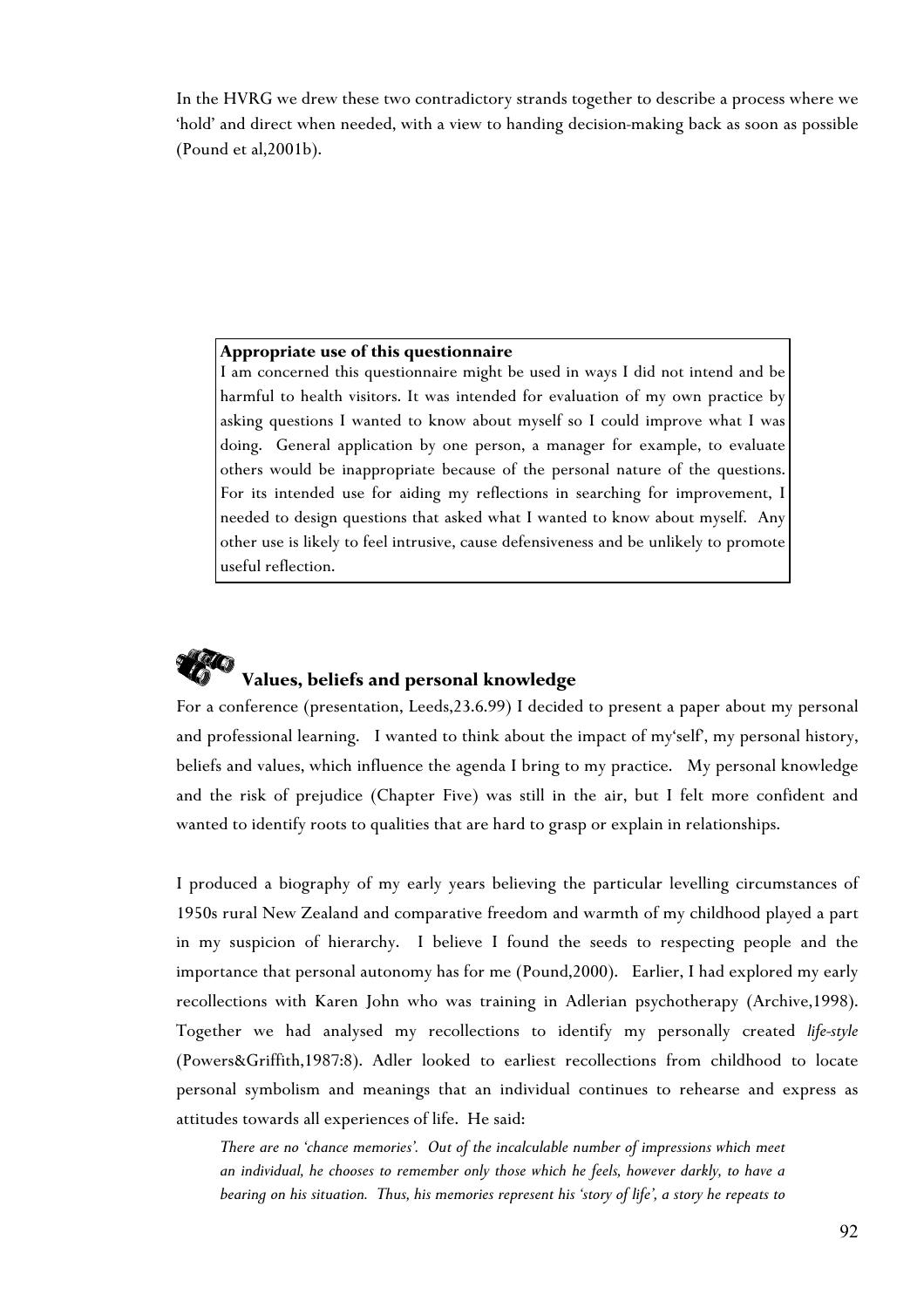*himself to warn him or comfort him, by means of past experiences, to meet the future with an already tested plan of action.* (Adler, cited in Powers&Griffith,1987:187)

Beyond infancy, Adler suggests, evolving explanations are tested by experiences that serve to confirm or disconfirm these prototype beliefs. Memories that came to the foreground for me held subconscious significance. Later, by identifying contradictions within my experiences I was able to make fuller sense of my personally created *life-style*. My family, critical friends, clients, colleagues and educational researchers, in dialogue, all helped my deepening understanding by challenging and questioning (Pound,2000). By examining experiences from adulthood, critical incidents, literature and themes from other phases of the research, I began to identify and question values I hold that motivate my relationships and practice. I found contradictions. Some had arisen in other phases of the research but others, such as views of control, offered fresh topics for reflection. I grasped the opportunity to look at my playfulness and humour that had been a source of embarrassed self-consciousness and appeared as a sub-question in my Transfer Paper (1998). I continued to explore these topics for publication (Pound,2000) and I will come to them again in Chapters Six, Eight.

# **Embodied values in practice**

The process of working towards a conference presentation and then publication was a period of rapid dialectical growth, enhanced by lively engagement with others (Pound,2000). My brother and his wife, critical friends and BARG gave hours to dialectical debate. 'Respect', 'autonomy' and 'equality' emerged from my reflective process as values I hold to be important in my relationships. By equality I refer to my motivation from the beginning of the project that children are worthy of the same respectful treatment that adults expect. I found roots for these guiding principles growing through my history (Pound,2000). Values were developmental as I explored their depth and meaning for motivating my practice (Laidlaw,1996) and as a safety-net for practice (Chapter Two:47).

'Acceptance' and 'warmth' joined as supporting values. 'Acceptance' offers personal warning about the risk of forming assumptions about people's beliefs and future actions (Chapter Five) or feeling defensive about critique (Prologue:10). 'Warmth' was identified by BARG members as a 'life affirming' quality in my relationships with others (journal,24.5.99). Warmth feels key to creating meaningful connections with people (questionnaire responses; Chapter Five). My brother recognised characteristics he also inherited from our family. A sense of playfulness and enjoyment of the bizarre, absorbed from our father, is noticeable in actions we both described as weird, embarrassing, but importantly *us.* I reflected on how humour influences my work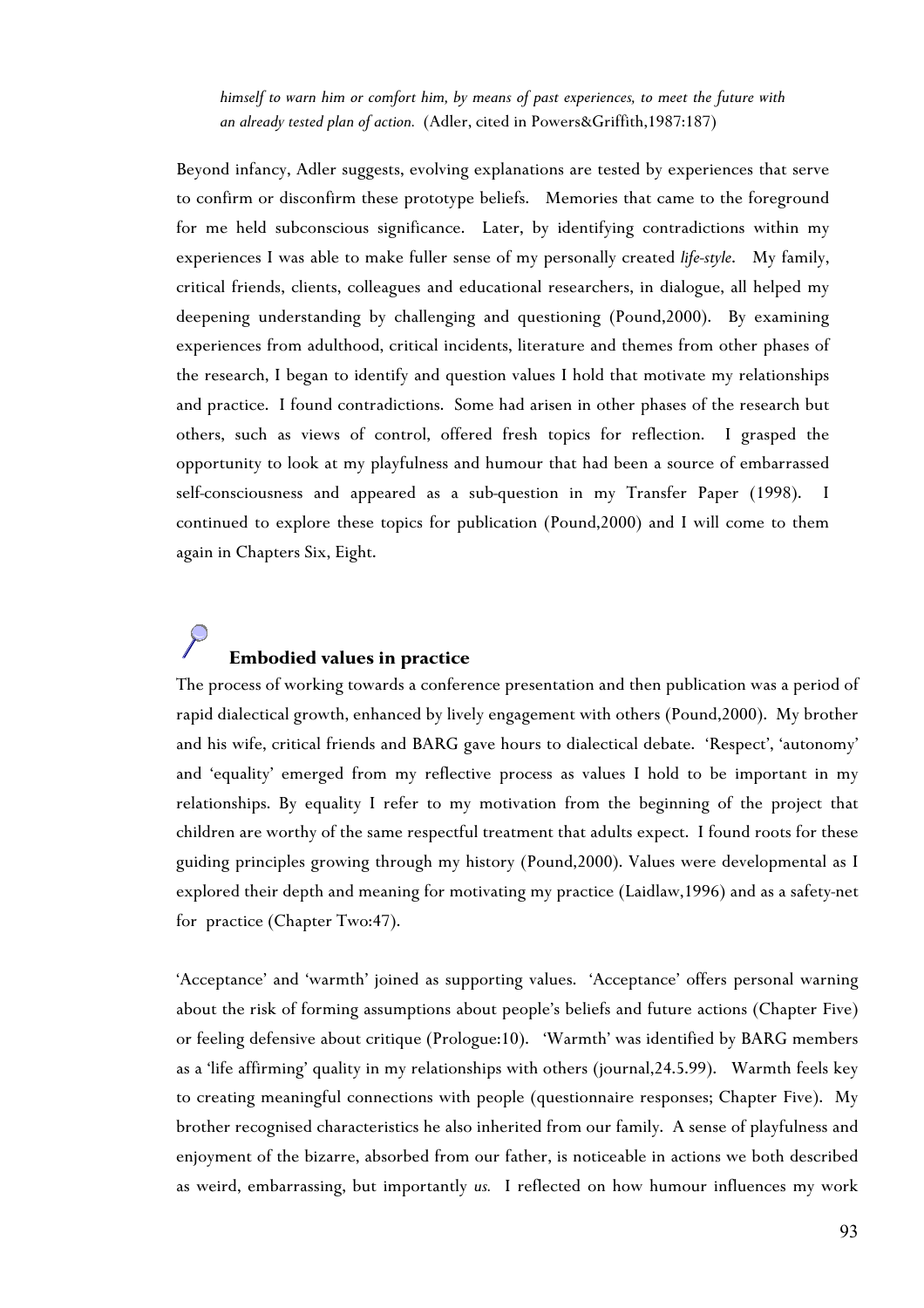(Pound,2000; Chapter Six), Smiling and laughing together over mutually understood silliness appears to be an effective means of reducing power (Chapter Six).

Alongsideness seems to be the umbrella value, which holds all the others together. For me, exploring origins to my values helped me feel more confident as a thoughtful product of my life experiences. Old intriguing questions about the origins of passions, which at times did not match those of people around me, are partly answerable now. I can be myself. But this is not the end of the story. My brother asked questions about the usefulness of *my* personal history to other people (journal,29.6.99). He seemed to be agreeing with Winter who, in response to an early draft of my article, said:

*I am worried that many readers of the Journal may respond by thinking, 'It's all right for her - she's a warm and wonderful person and had a warm and wonderful childhood, but what about me, with all my unresolved anger and self doubt: where do I find the personal resources for this style of working?* (Letter, Richard Winter,28.6.99)

Similar responses were made during my 'Creating Connections' presentation (Bath,21.2.01). How can I offer my own insights emerging from my research without causing self-doubt or defensiveness in colleagues? Focusing on positive attributes so I can develop them, rather than focussing on faults needing correction, does not to fit comfortably with common societal expectations that call for fault-finding for change. I understand the critique and it caused me to realise that connection with the audience and tentativeness in my claims are important for retaining other people's feelings of competence, apart from my own.



## **Practical alongsideness**

I recognise now that it is the *values* motivating my practice that may have applicablility for others. Practitioners arrive at values through their own processes and adopt them as guides to practice because they are believed to be effective for certain desirable ends. It is *why* they work that makes them important and transferable to other contexts. 'Basic emotional needs' help me understand why alongsideness is a value that encompasses respect, acceptance and autonomy, and enhances connection and co-operation in relationships. If I believe people need to connect with others, to feel capable, recognise their own significance in the world and retain resilience to cope, then experiences of respect and self-determination are the means. I need to live these values consistently in my alongside practice because they are embodied in me and lived in all of my relationships.

Here lies a dilemma. How do I explore and demonstrate this lived way of being?

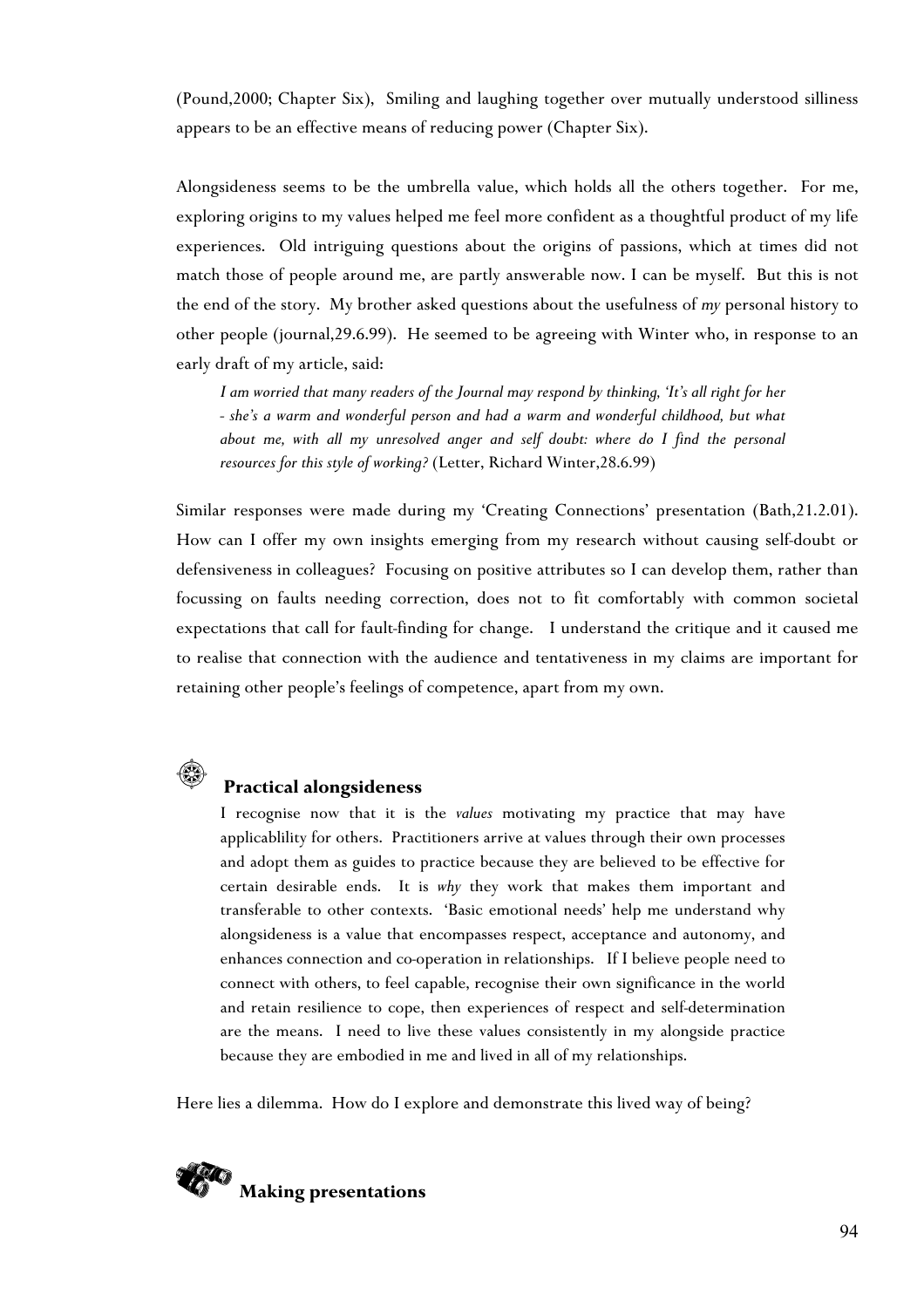Preparing for and giving presentations has provided an important stimulus for in-depth reflection on each of the lines of enquiry I was considering at the time. Apart from informal presentations to BARG, HVRG and M.A. education students at UWE, nursery staff, parents and colleagues and Tier One workers, I made seven conference presentations: Bath, 15.4.96, Harrogate, 28.9.96, London, 25.6.97, Leeds, 23.6.99, Bournemouth, 9.5.00, Bath, 21.2.01, Bristol, UWE, 27.3.01. (Sources:231).

# **Learning from presentations**

I learnt from the reflective periods before all the presentations as I explored the content and shared the process with critical friends and fellow researchers. In 1996, colleagues Kate Gammon, Mandy Dams and I organised a regional conference to stimulate practitioners thinking about how we might adopt positive parenting in our practice. My presentation asked *Do children have rights and what is abusive?* Looking back from my thinking now in 2001, I see my urgency to convince was reflected in the overhead slides and script of my presentation. I recall uncomfortable, defensive feelings and the mixed responses of colleagues who must have felt cajoled by me to think and work in a different way. I now understand uncomfortable feelings meant values of respect and acceptance of people's points of view, not understood by me until later, may not have been evident for the audience. My passion to see change, which took little account of the feelings of those I was trying to influence, offers a marker for my learning.

In the swimming analogy for multi-faceted health visiting and co-learning I began to explore words that were antecedent to alongsideness (Harrogate,28.9.96). I became aware of the uniqueness of my research methodology within health care (London,25.6.97) and came to recognise the significance of my personal history and agenda in my work (Leeds,23.6.99). I thought about the relevance of my new understanding for work with very vulnerable families (Bournemouth,9.5.00) and explored the use of videos for identifying, explaining and validating qualities in my relationships (Bath,21.2.01; UWE,27.3.01).

The early presentations were more fruitful in the preparation process than the delivery. *'Creating connections ...'* however, was different because I also concentrated on creating a more participative co-researching climate with the audience (Bath,21.2.01; UWE,27.3.01). I wanted to mirror the parenting, health visiting and researching relationships I claimed were evident in the three videos with Sally's family, by involving the audience. I became aware that the mellow climate of Sally and Peter's family, observable on video, arose from their creation of a tiny democracy in their relationships with their children. They *all* appeared relaxed in the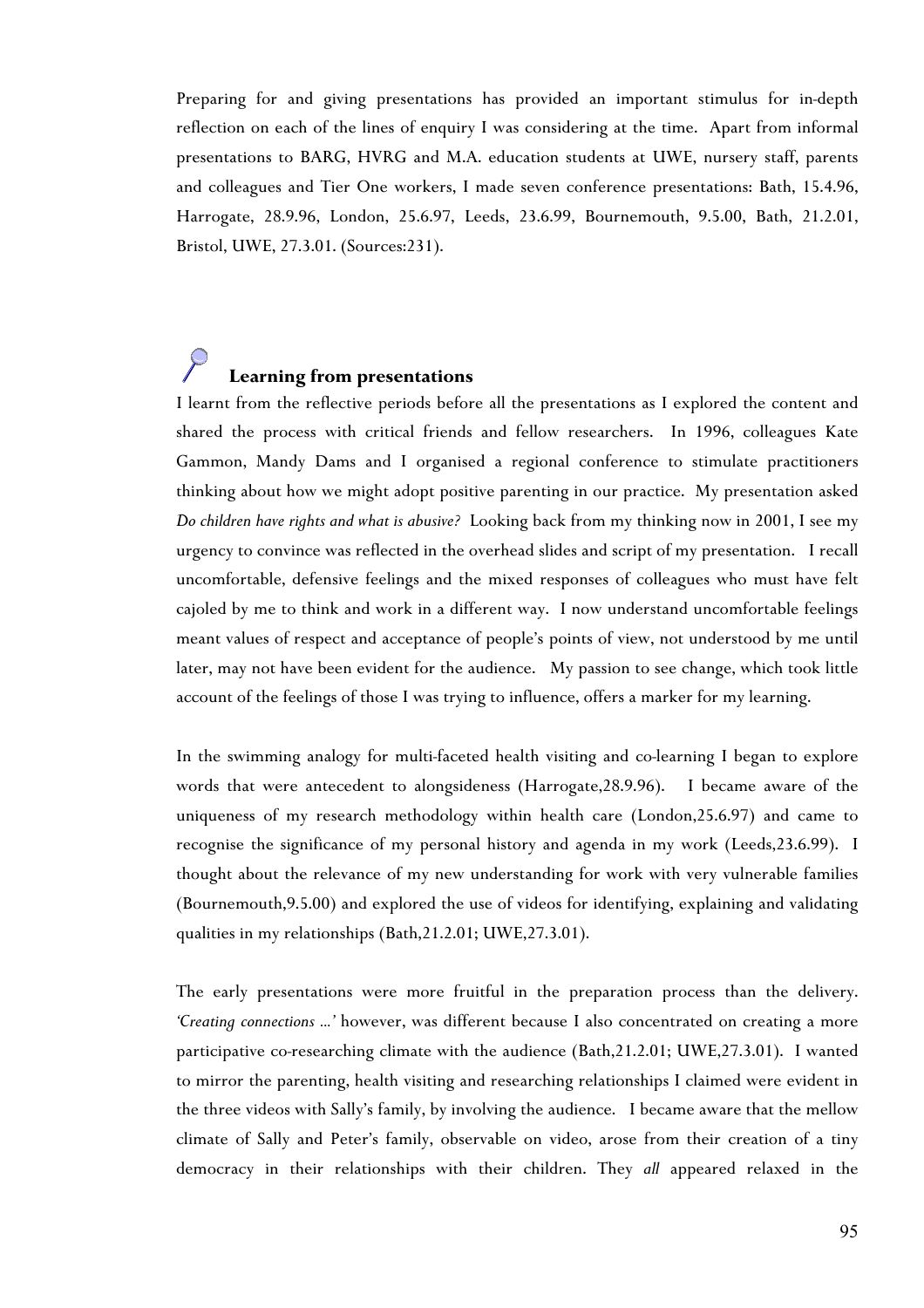knowledge that they were valuable beings. This fitted with my knowledge of the family over several years. Moira Laidlaw commented on this interpretation I made about the video:

*Moira: Yes but it isn't all down to the family. If you had been a dictator you wouldn't have sat on the floor including the children while you worked with Sally. It looks simple because it works.*

*Robyn: The point is, it is those relationships which work so well for children that I am trying to mirror in my relationships working with families and in researching.* (Video Eight, Bath, 21.2.01)

I also learnt from this presentation that by offering one tiny, personal aspect of the research for close scrutiny I could offer access to the larger study. I agree with Roger's variation of this insight:

*What is most personal is most general ... the very feeling which has seemed to me most private, most personal, and hence most incomprehensible by others, has turned out to be an expression for which there is a resonance in many other people. It has led me to believe that what is most personal and unique in each one of us is probably the very element which would, if it were shared or expressed, speak most deeply to others.* (Rogers, 1961:26).

I had previously felt stuck in the need to start each time with a history of why I needed to do this research this way and tag an aspect of new learning on the end. Time allocation always prohibited much depth in exploring the new aspect. This time I was to learn another way. I worked up my story by writing it out in full as usual. I concentrated on every word to assure clarity and conciseness. This meant I was anxious I might forget important words in the delivery. In spite of BARG entreaties to talk around the subject in the way I did with them, I memorised the script and held the paper for reassurance. Overhearing a rehearsal, my son Alistair echoed BARG with something like:

*Mum, I have been listening to you. It's monotonous. Making brief eye contact is just a token. It's meaningless. It's patronising. They won't take in much of what you say. You need to speak with the audience directly.* (Conversation,19.2.01)

He was right. The relationship I spoke about was not evident in the presentation. Moira suggested Alistair's comment was possible because of the 'alongside' relationships she said she witnessed within our family (taped conversation,25.3.01).

BARG members helped me rearrange the content so I could be confident in interacting with the audience without a script. I gradually felt more able to think on my feet, responding and enjoying a degree of connection with the audience as I would in other arenas. On video, I see an engaged audience responding to my question 'what did you see?' (Video Eight, Bath,21.2.01). They reported I was 'friendly', 'democratic', showed 'complexity within apparent simplicity', made a visual 'tableau with the family', showed 'an ease of embodied knowledge'. These comments appear to mirror the evaluative responses of the Tier One training (page 106). A question from the Bath audience about families who do not experience such a mellow family climate made me realise I needed to find ways of presenting the work I do with discouraged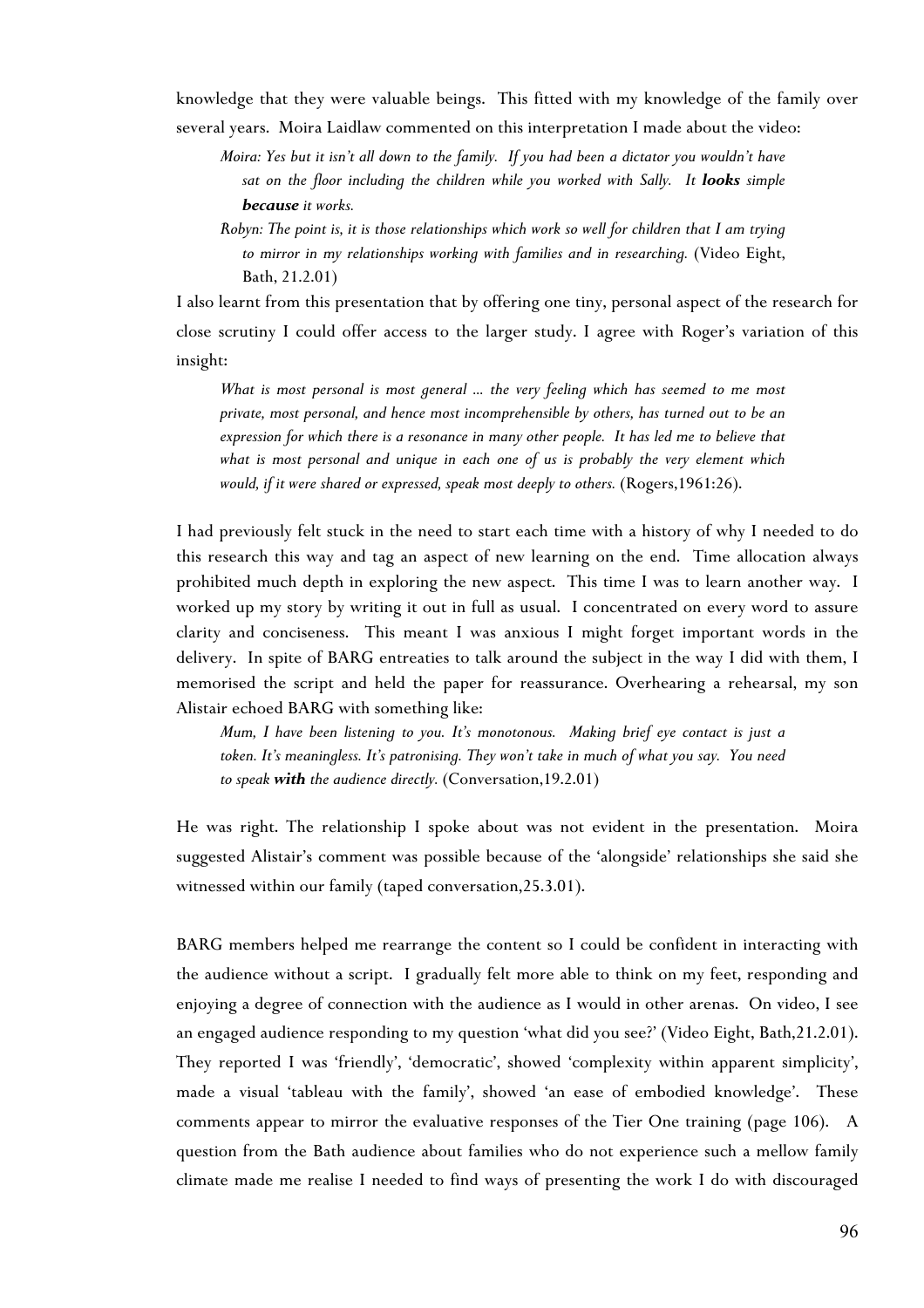families. Here I also intend relating in respectful, alongside ways. I had been thinking about alongsideness in this more complex arena.

# *RFC* **'Rescue' in tertiary work and community development**

In writing-up this account I returned to my journal to look for times when I began to think about the relevance to tertiary work of insights from the 'shallow waters'. I found evidence of my beginning to think about contradictions arising in the messy uncertainty of working with very discouraged families. In attempting to improve outcomes for families I tried new ways of working. Chapter Seven offers an account of these reflections. Ethical implications come into view when I need to balance my responsiveness to needs with responsibilities in alongsideness.

Working in an area outside my caseload, I joined a community initiative which intended developing a support group for very disadvantaged families (journal, May 1999-May 2000). From insights gained from a year working with this project I enlisted parents in my own area to create a group of our own. A community development project developing a Healthy Living Centre in our 'deprived' estate provides a management umbrella while also linking our energies with other local initiatives (Chapter Seven).

My reflections are within my journal, field notes and child health records. In this phase I asked parents informally about their opinions but did not make videos or offer stories back because of the intractable nature of the work and the need to be encouraging and to maintain trust. Instead, by discussing my interpretations with the other professionals who knew the families, I increased my understanding of the complexity of this work (Chapter Seven).

# **Families with school-aged children**

Here I flag up a feature that emerged, but because of its possible size as a future project, I decided not to pursue more fully. This is what I saw. Responding to a request by a Women's Refuge to help residents understand their children's behaviour I used the Crucial Cs with a group of women (journal, 22.5.98). It was a surprise that one result of the discussion was increased empathy for violent partners (to my knowledge, no one returned home as a result). These women were particularly isolated from their extended families and I noticed that five women maintained an informal support network when they were rehoused in our area. I continued to be asked for practical help in managing their older children.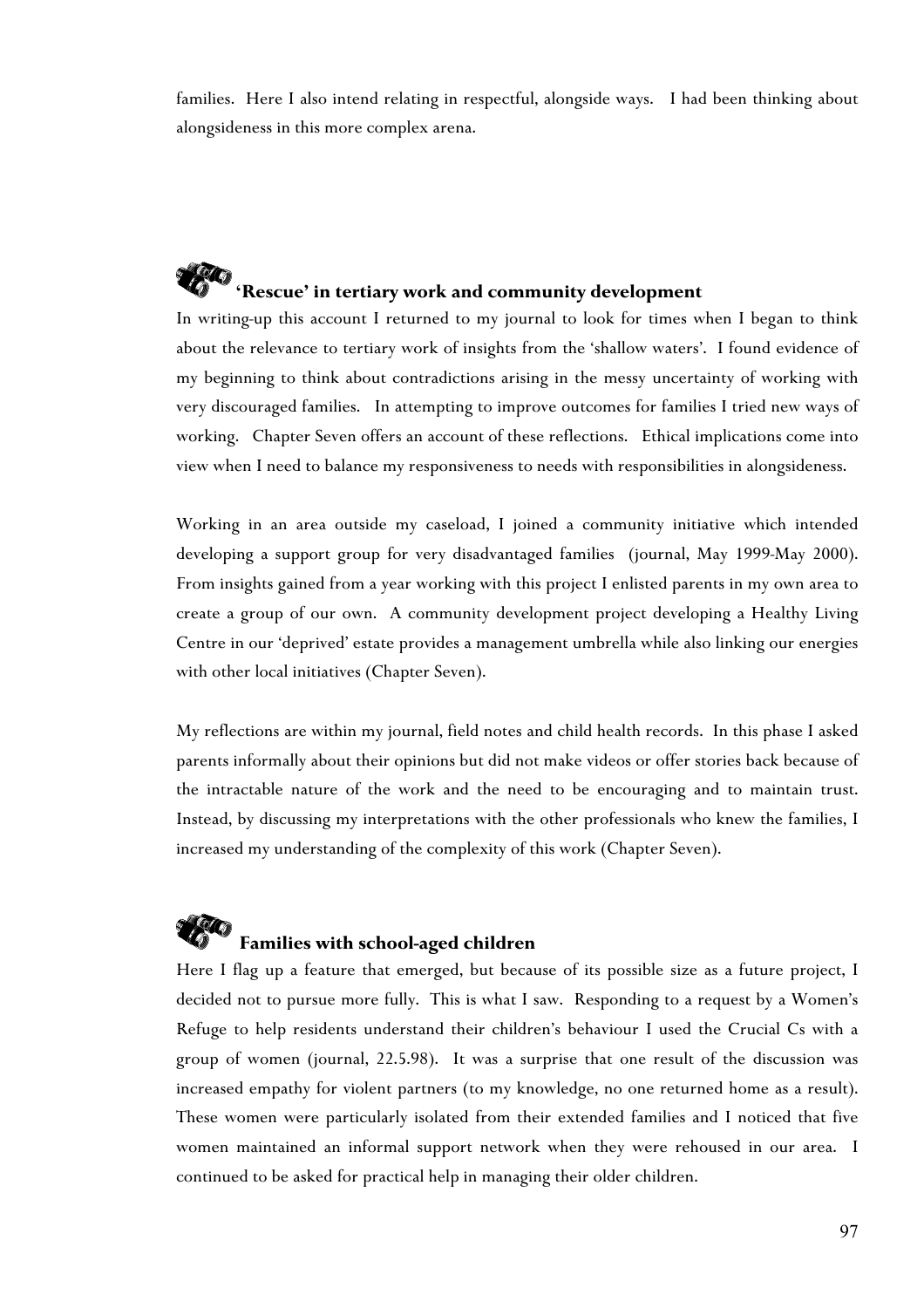The Crucial Cs proved just as useful for finding understanding of challenging behaviour amongst older children and adolescents. I usually had no idea what would emerge as we began discussions and was open with parents that it was a learning experience for me too. Parents appeared relieved to have someone who would listen and give them hope. I understood the value of this as I had young people of my own and welcomed support from my friends. For adolescents, a sense of belonging appeared just as important as for infants and 'mis'behaviour often seemed to occur when they felt isolated (field notes, W,1.6.98; G,3.6.98). Feelings of inadequacy and insignificance in the family or peer group appeared to cause defiance and vengeful behaviour, which in turn parents found hurtful and frightening (field notes, M,2.3.98; S,8.1.99; J,12.4.00; H,26.4.00). Some parents found facing challenges to their authority and setting limits to young people's behaviour difficult to handle and avoided it (field notes, S,8.1.99; H,26.4.00; Chapter Six). Karen John suggested this might be due to parents' feelings of inadequacy. Lack of courage made it hard for them to be clear and strong about what was important to them. One family's lack of clear boundaries appeared to be a factor in the tenyear-old boy's trouble with the police when out after dark (field notes, S,10.9.99).

In all these families parents appeared to gain empathy for their children by thinking about the Crucial Cs and found understanding about why problems occurred. Possible solutions sometimes emerged. Insight into how feelings are mirrored between parents and young people was a common outcome. One father said, 'You don't have to say any more. I understand now', when it became clear that punishing the boy for his drug-taking made the situation worse (H,26.4.00). Pessimism, decreasing courage to face situations or risk-taking amongst the young people appeared to mirror parents' apparent hopelessness and despair (field notes, W,1.6.98; M,2.3.98; S,10.9.99; H,26.4.00). I felt useful as an easily accessible supporter and attempted to help where I could but realised there was much more to know about working with young people involved in risky behaviour or law breaking, and their families. I have difficulty helping parents to set limits to behaviour for young people when they seem unable to be clear and hold confident boundaries for themselves (Chapter Six). Health visitors and school nurses are in an excellent position to support families with young people because parents welcome someone alongside and accessible, over a long period. Emotional distress and mental health problems appear to be increasing amongst children (Ahmad et al,1998). I intend revisiting this aspect of my work in future enquiries.

# **Alongsideness in tertiary work - reflections and more questions**

I started my research believing my task of improving family relationships was complex and I should 'learn to swim in shallow waters' in a preventive way with parents who have the personal resources to make changes. In other words, leave restorative work in the case of serious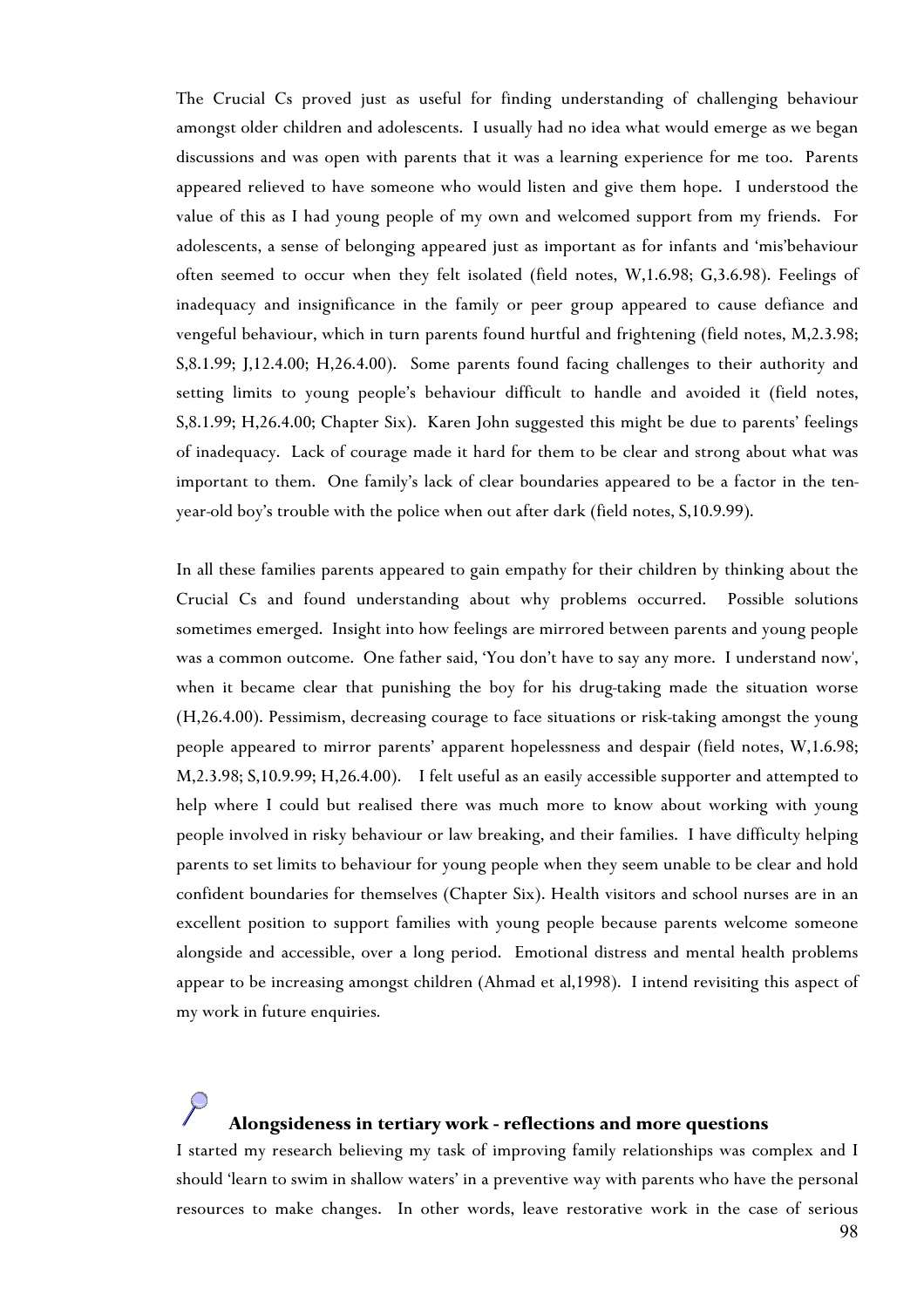relationship problems or child protection issues to another study. My scope broadened as I began to understand human emotional need and the possibilities of alongside relationships. It may be more accurate to say that I did not usually stop to consider which stage of need families were in or what style of relationship or method of working I should adopt. My approach to all families intends to reflect my increasingly conscious motivation to respect people and foster their self-determination. I tried to carry these encouraging, accepting and trusting alongside relationships into my child protection work. My skills emerging 'in the shallows' of prevention gradually became more thoughtfully considered as I reflected on working with families in greater need (Chapter Seven).

From Adlerian theory I have come to understand that people who experience their basic emotional needs are more likely to enjoy a sense of connection with others, feel significance in the world and behave co-operatively. On the other hand, feelings of inadequacy, isolation and hopelessness make it hard for parents to reach out and give children what they are not experiencing, or seldom experience themselves. I recognise the need to work alongside parents for the future mental well-being of their children. To increase my connections with parents and attempt to encourage a sense of competence, self-worth and resilience, I intend working to create relationships that avoid criticism and engender hope. For parents coping with a lifetime of discouraging experiences, I found contradictions in the alongside relationships I tried to create (Chapter Seven).

When asked if alongsideness became collusion with parents, whose actions are identified as neglectful, I also needed to think about the expectations of my employers and my responsibilities towards children. I was prompted to ask if the children could wait for parents to become self-aware? I considered the need to balance complexities behind responsiveness to parental need with responsiveness and responsibility towards children and the contradictions for my decision-making. The process requires interplay of both as I work to encourage parents' growth in order to secure warmer, more responsive family relationships and a healthy climate for the child. Respect and self-determination for the parent is sometimes in uneasy balance with action to 'respect' the child. In this reflexive process I became aware that my own personal history is likely to colour the way I interpret situations and the decisions I make (Chapter Seven; Pound,2000). These insights seem to heighten the importance of individual practitioners' own enquiries and theory creation to inform complex practice decisions.

Noticing isolation and inadequacy experienced by very disadvantaged families, in repeating cycles of discouragement, I worked to increase a sense of community, which could offer ongoing support and encouragement in larger social networks. In Chapter Seven I describe the community development project in which, amongst other projects, local mothers helped set up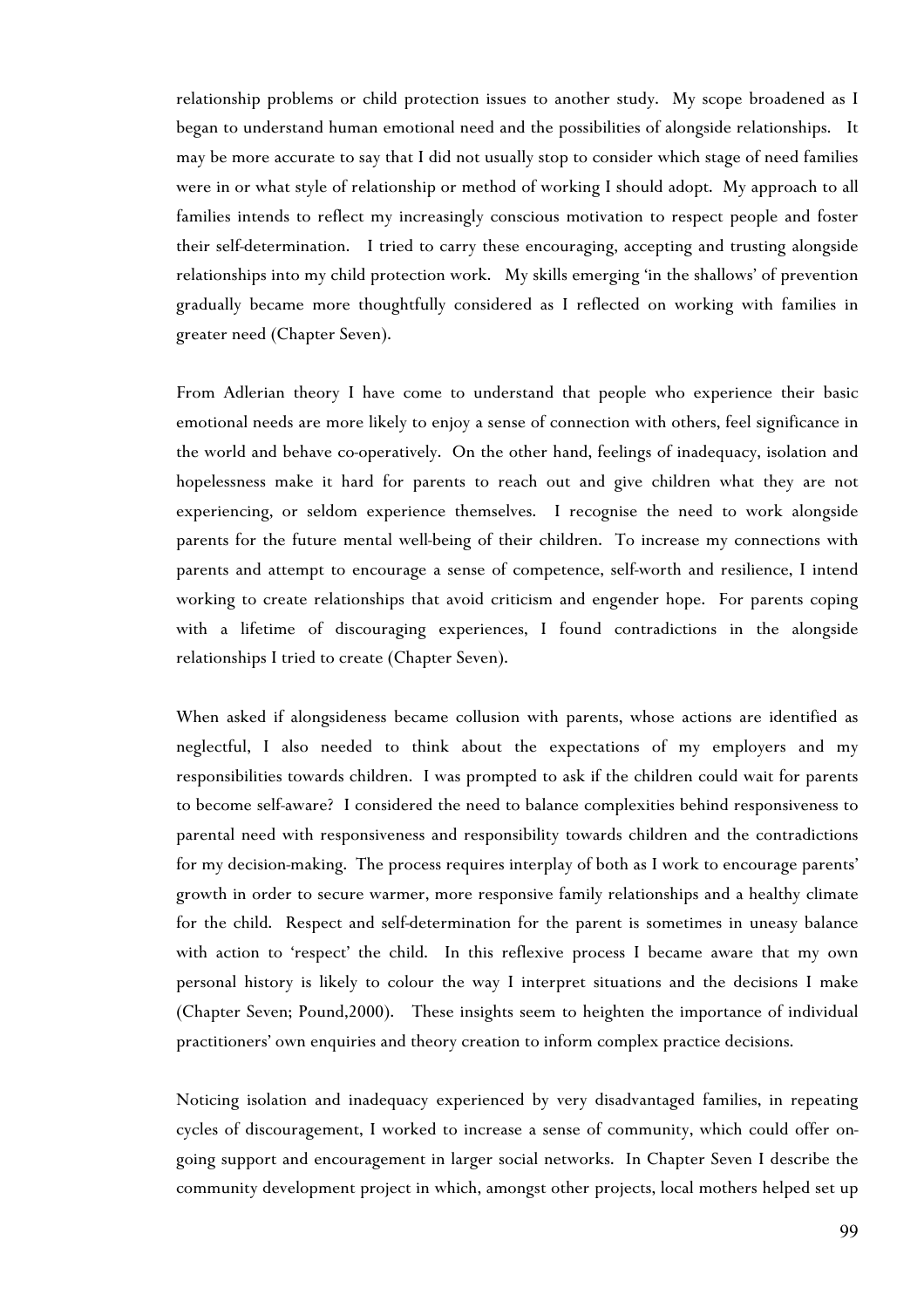an independent support group for isolated families. Looking at children's experiences beyond the household I was drawn to involve myself in other areas of influence on their lives.

# **Looking wider to colleagues, early years education and CAMHS**

The principles of health visiting intentions to 'search for health needs' remains unchanged since their definition (CETHV,1977; Chapter One). It was 'stimulating an awareness of health needs' and 'influencing policies which affect health' beyond my caseload which motivated my public health campaigning for rights for children in 1989 (Pound,1991a). By involving myself in the Healthy Living Centre project (Chapter Seven) I intended to 'facilitate health-enhancing activities' for the benefit of the whole community as well as my clients. Looking wider, I involved myself in activities I believed could affect the future mental well-being of children by increasing the democratic impulse of relationships in education, health and social care.

### *Health colleagues*

 $\overline{a}$ 

Between 1997 and 2001 I ran seven Crucial Cs workshops for health visitor and school nurse colleagues. A questionnaire to nineteen health visitors still in the area (October 2001), who attended at least one workshop, elicited a sixty-eight percent (13) response. Of these, seventysix percent (10) said they used aspects of it in their work, sometimes alongside STEP (Dinkmeyer&McKay,1989; Chapter Three). Five of these use the Crucial Cs as a tool for helping parents understand their relationships. One wrote:

*I go through the Crucial Cs asking parents how it feels to 'belong' etc... ask how the child feels - then go through the child's belief and how parents react to it. Usually I then offer the STEP book to follow up the whole issue of parenting skills.* (Questionnaire, health visitors,October 2001)

Another integrates the Crucial Cs into conversations but finds dedicating more time impossible because of the sheer numbers of families she encounters with serious problems (conversation,23.11.01).

Five other areas of work outside my general practice casework also helped me understand t[he](#page-18-0) applicability of my emerging insights to fields beyond health visiting. Summarised here, they are my involvement with the Local Education Authority Behaviour Support Plan<sup>2</sup> (B&NES,1998), work with staff and parents in a private nursery, influence in the appointment of a LEA Behaviour Support Worker, involvement in the review of child and adolescent mental

<span id="page-18-0"></span> $2$  Behaviour Support Plan - DfEE require Local Education Authorities to prepare a plan for the management and education of children with behavioural difficulties by December 1998.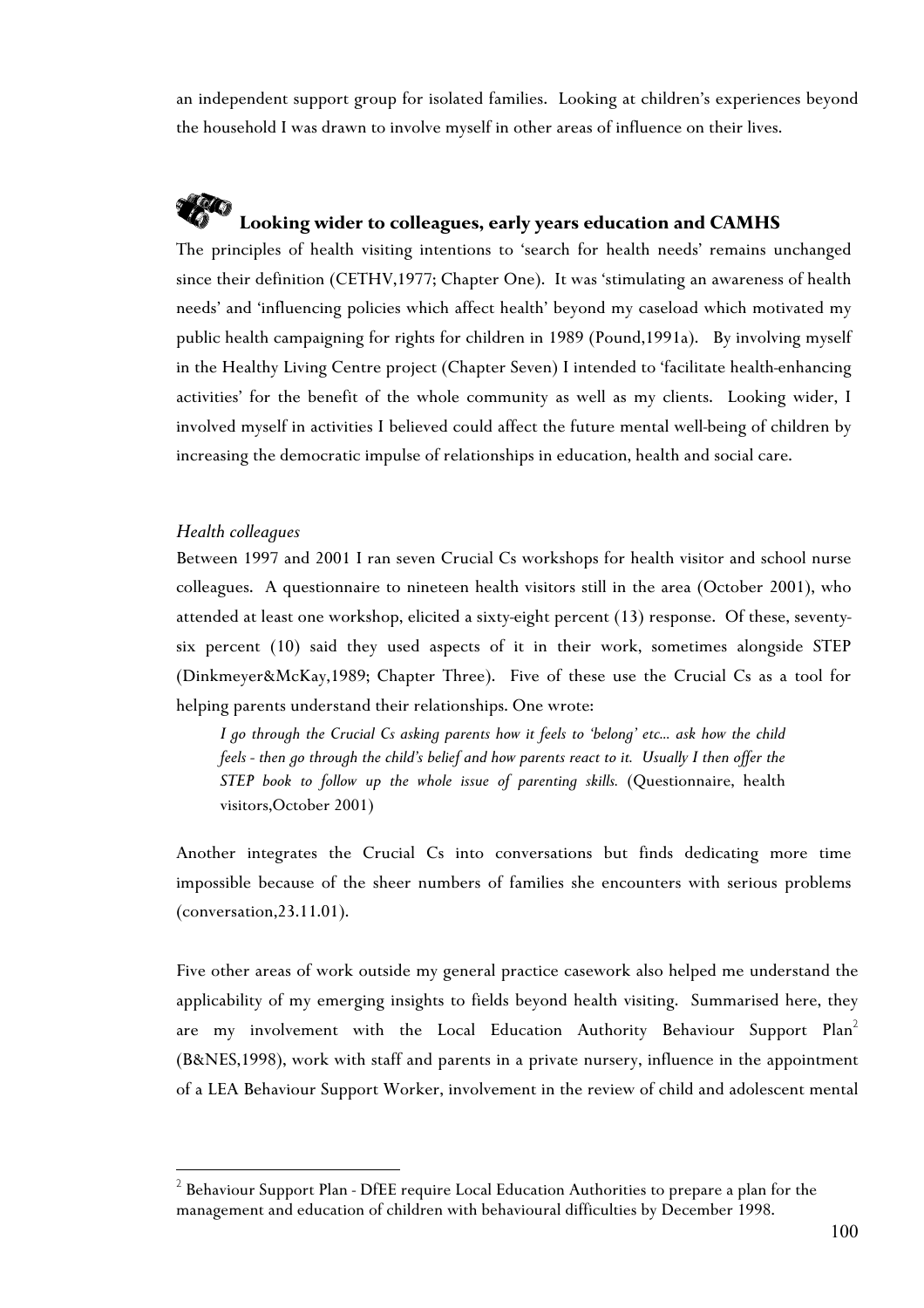health services (AHA,1997/8, 2000) and multi-disciplinary projects training professionals who work with children and adolescents with emotional difficulties (Ahmad et al,1998, 2000, 2002).

## *Early years education*

In March 1998, I was invited to be a 'link member' of the Behaviour and Discipline Working Group of the LEA Behaviour Support Plan. This arose from my long relationship with a local head teacher during the children's rights campaigning years. Speaking at a public consultation meeting I raised the importance of listening to children and the need to include them in the process of deciding their behaviour management in schools. I suggested the UN Convention on the Rights of the Child should be reflected in policy documents about children in line with all other child-focused professions. Later, I wrote:

*There appeared to be a united feeling that it is impossible to address the rights of the child because of numbers. Teachers were feeling stressed and criticised. They take on board the need to help parents but say they cannot be social workers. I agree. In retrospect, I now feel they should move their focus from working with parents in parenting classes (let others do that) and focus on making things better for children by addressing what happens in school. To create the most child-friendly, enabling climate possible in school will promote pro-social behaviour.* (Journal,10.9.98).

I continued responding to drafts of the Plan and raising the necessity for a whole school ethos of respect for children. I suggested robust support for teachers who find relating with children difficult (Response letter,1.10.98). Paragraphs were added to the Plan to reflect some of these views (1998:10-13) but my impression remained that the policies were for the management of children's disruptive behaviour and for the sake of well run schools. I was disappointed that the UN Convention (Newell,1991) was still not mentioned in the final copy of the 1998 LEA Plan. It was not until 2001 that the LEA signed up to the UN Convention, ten years after campaigning began in Bath (Evening Chronicle,17.12.91-24.2.01). I was also disappointed that the suggested methods for managing behaviour remained reactive and behaviourist (B&NES,1998:25).

Following my link with the Plan I was invited to a planning meeting for creating a post for an 'early years' behaviour support worker (journal, 3.11.98). I heard that teachers were already doing a good job and it was parents who needed training so children reaching school age were manageable. To the meeting I recounted conversations with teachers who found young children increasingly difficult to manage. I also spoke about parents' stories of their children's school experiences. In the meeting, the focus shifted gradually from the LEA investing in parenting classes so more manageable children would appear in school, to more effective support of teacher-child relationships in classrooms. My suggestion of canvassing early years teachers' opinions verified my observation that teachers were asking for help (journal,13.1.99).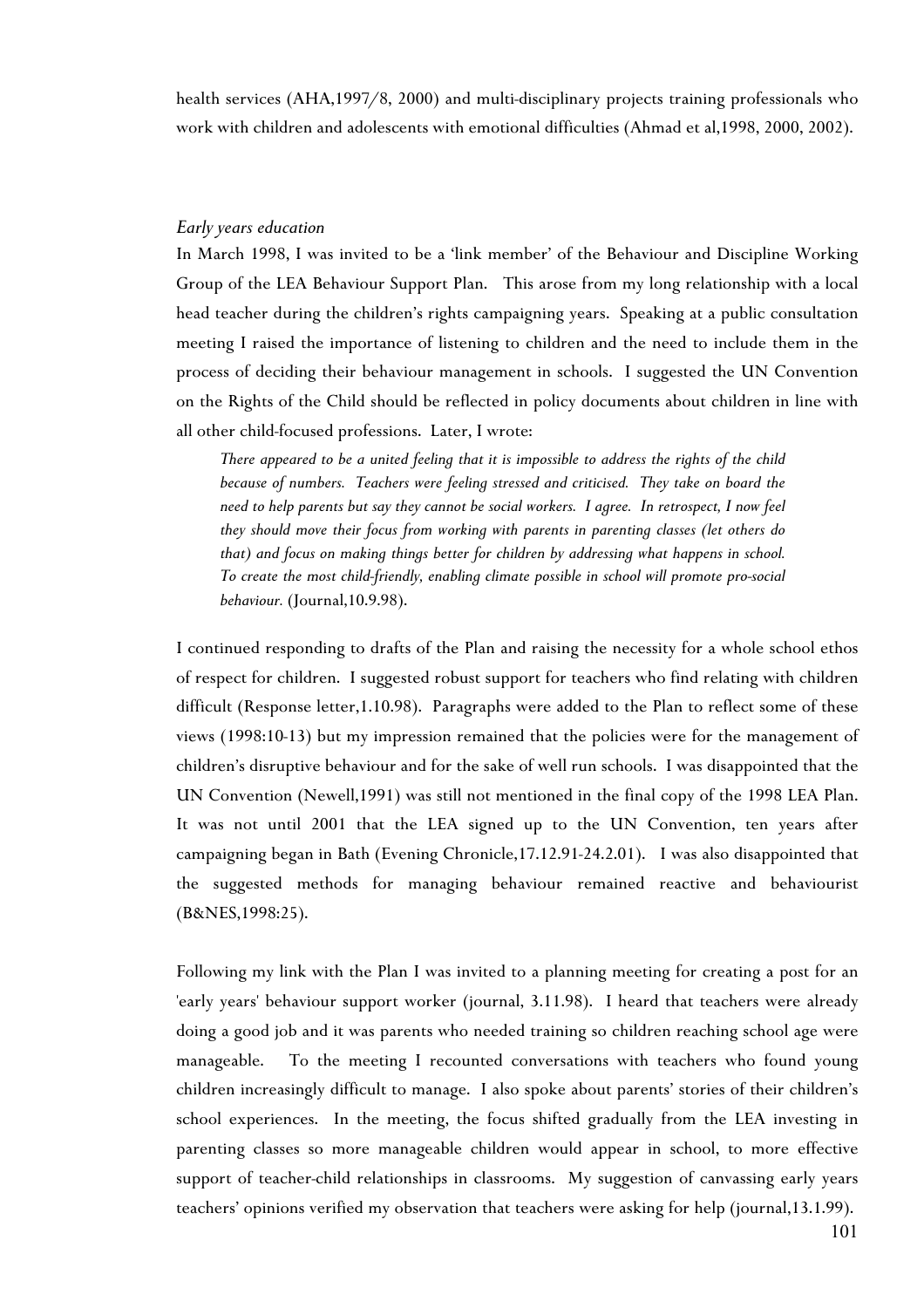Once appointed, the new worker adopted the Crucial Cs for supporting teachers. She attended sessions I offered nursery staff and parents (see below).

#### **Early years worker's response**

On reading this account the 'early years' worker said she uses the Crucial Cs in her work with individual children and in training teachers. She will join a parent and me in Infant School staff training in 2002 (conversation,27.2.02; Chapter Eight).

## *Nursery Staff*

In June 1998, I had been invited to help nursery staff understand a three-year-old boy's behaviour. Jamie, a quiet only child who had limited language, pushed and scratched other children. His mother was worried that the nursery might exclude him because other parents complained their young ones came home frightened or injured. Jamie's mother, who I had known since his birth, suggested that I might know what to do*.* I was not sure I knew much about nurseries but agreed to observe him (field notes,1.6.98). The nursery staff told me the 'time-out' chair did not change his behaviour and he needed constant surveillance. They were open to my being an observer and welcomed ideas.

I saw Jamie in a group of five children with access to a range of play areas. He chose the sand table where he used little language but made contact with other children physically. The staff member assigned to watch him was a continual presence, giving suggestions and praise. She tried to anticipate Jamie's misdemeanours and divert him. His name was spoken frequently in a warning tone while other children were seldom named. The level of anxiety about Jamie heightened my feeling that he was like a caged lion coping for hours under constraints, which were unusual for him. I recognised the stark contrast in nursery to the less stimulating freedom, within isolation, that he experienced at home with his mother. She had made no complaints about his behaviour at home where he rarely saw other children and was unadventurous. He was in nursery because she recognised he needed more stimulation in several areas of his development.

When I described the contrast I saw with his home, the nursery manager said she recognised how hard it must be for him trying to communicate with children while constantly being called to order. She could see that 'time out' constrained him further by concentrating on his wrong doing without helping him cope with his inability to communicate. She agreed discouragement might explain his periodic disappearance under a table to be alone. It was easy to identify likely causes of his misbehaviour but more difficult to suggest what to do about it. I suggested as much freedom as possible with some targeted times when his co-operation was stretched. The manager agreed to try to help him find more effective ways of expressing himself. This would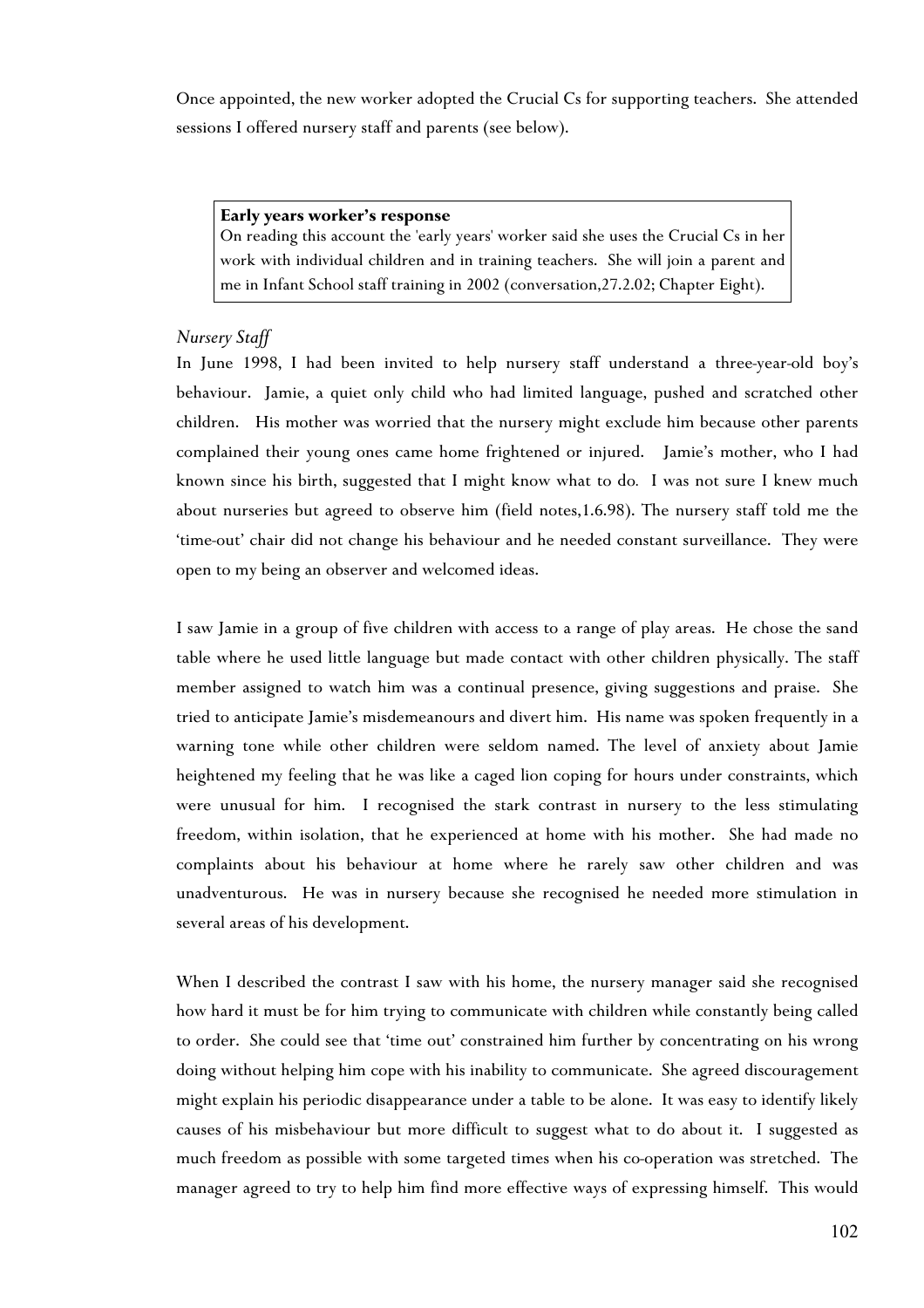mean shifting the focus to trying to understand why Jamie behaved this way rather than protection of the other children as first priority.

The openness of the manager helped me feel brave enough to say that although managing large numbers of children was not in my experience, I knew a model for understanding behaviour which staff might find helpful. To my delight she was interested and within two weeks a session was booked for all the staff at the end of their working day (journal,16.6.98). The manager and her staff grasped the Crucial Cs with enthusiasm and put it into practice immediately. It was later reflected in the nursery's detailed Action Plans for Jamie, sent to me for discussion (Action Plans,24.9.98, 26.4.99) Jamie's behaviour and speech improved and the manager reported that he showed only occasional aggressive behaviour towards other children if he was provoked (conversation: child health notes,28.10.98) The nursery manager agreed there was no problem about keeping Jamie at the nursery in preparation for school entry. His development however continued to cause concern and I observed him again a year later (journal, 7.5.99). His mother reported that his confidence for communicating had deteriorated so that sometimes he could only manage 'stammered gibberish' and he was scratching again. Speech therapy and paediatric opinions were that his delays were not significant enough for a statement of his future educational needs.

In the nursery I saw a Crucial Cs sheet hanging on the wall and knew that the philosophy had been adopted (conversations, action plans,24.9.98, 26.4.99). In notes after my visit I wrote that the atmosphere was mellow and the twelve children in this age-group were engaged in a variety of activities (child health notes,7.5.99). The manager said that since the training they had given the children more freedom and only required them to sit together for the story or line up to go into the garden. I noticed the staff gave quiet guidance and let the children try messy things. It was marbling the day I went. I was impressed by the teacher's patience when my impulse was to lend a hand to prevent spillage!

In each area I saw that guidance was warm. For example I heard, 'If you three move down (the sand pit) there will be room for Jamie'. They did and Jamie played co-operatively with few words. Later, I saw him involved in a lengthy game involving some two-way conversation. The staff were observant but did not always react if there was pushing and shoving. I saw two instances where mild disruption dissolved without intervention. On one occasion Jamie raised a closed hand but did not use it. It looked as if he was trying hard not to scratch. Staff reported no longer using 'time-out' because they recognised misbehaviour to be the child's way of solving some felt difficulty. They used the Crucial Cs to try to understand before they responded. Jamie removed himself to play by himself three times in the hour before returning to his group. I agreed with the manager's conclusion that this as a sign of his discouragement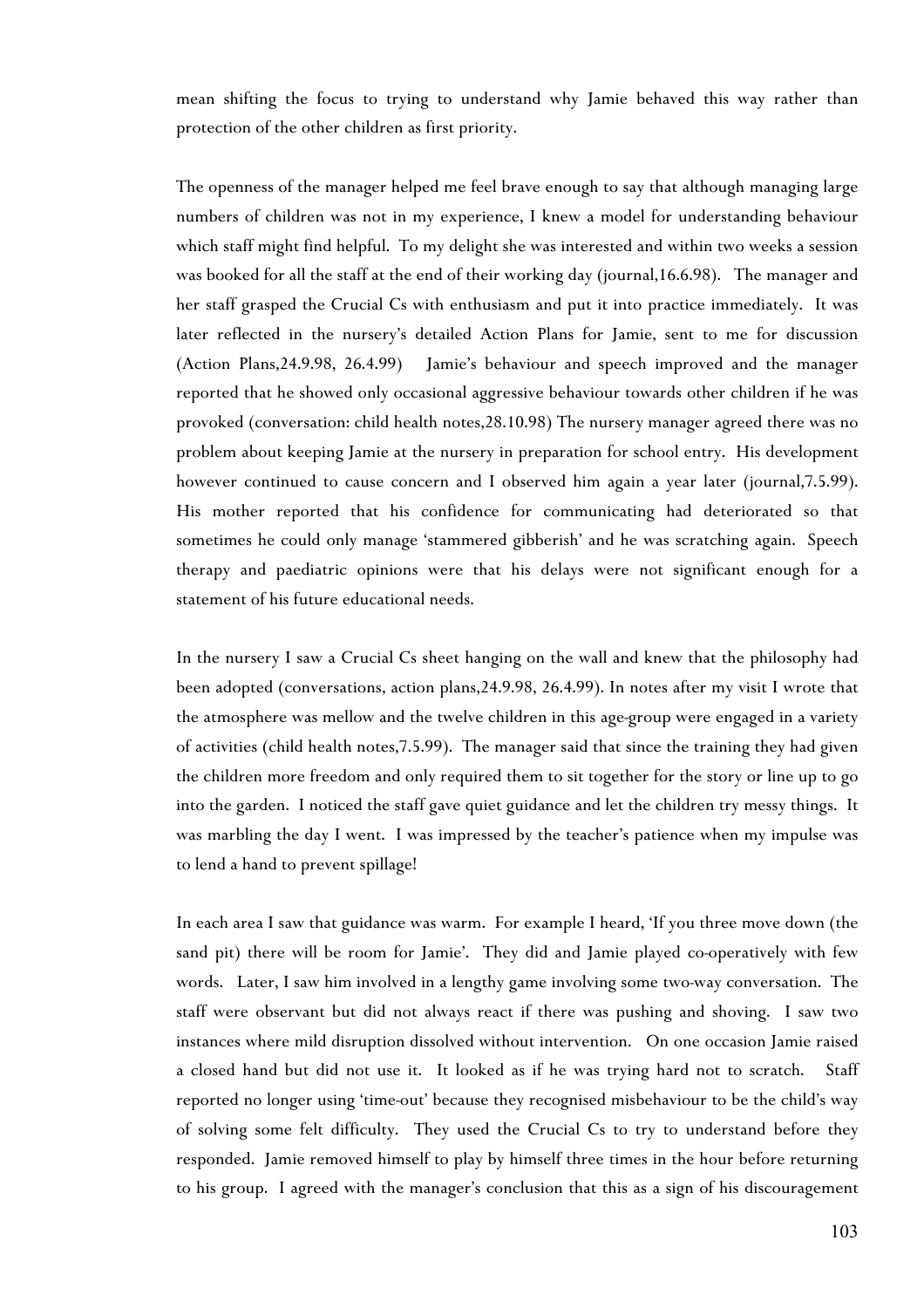when he found communication difficult. He needed a lot of encouragement to boost his resilience (child health notes,7.5.99). I could come up with no new suggestions but felt the nursery staff and Jamie's mother also needed encouragement.

## *Nursery parents*

I agreed to conduct two evening sessions for parents who had expressed difficulties with their children's behaviour. Twenty-five mums and dad's came (journal,8.6.99). I noticed everyone joined the bubbly and enthusiastic discussion, which lasted more than two-and-a-half hours. The newly appointed 'early years' worker was also present. In the second session I recapped the model and invited parents to share experiences (journal,29.6.99). It is hard to know the outcomes from these sessions because I have not seen the parents since, however I recognised the engagement that occurs when people are thoughtful and appear to be learning.

I am impressed how some people can hear the Crucial Cs philosophy once and 'just know' what it means. It seems to fit easily into what they know and do already. This was how it seemed to be for the nursery manager and the 'early years' worker. In a recent conversation the manager said,

*It is so much how I am now that I cannot remember how I used to do it'* (conversation, 24.7.01).

This shows the living, evolving nature of practitioner's knowledge, tuned according to personal history and experience and points again to the complexity of practitioners' individual theories of practice.

### **Nursery manager's response**

On reading this account of events in the nursery, both the manager and Jamie's key worker said they recognised the account as accurate. The manager wanted me to add that it was never an option to exclude Jamie because they do not have a policy of excluding children. However she recalled an incident when another parent was angry and outspoken with Jamie's mother, who had been worried that he might be excluded. The manager said she now sometimes helps the 'early years' worker in training seminars for her colleagues. They include the Crucial Cs and techniques she uses in her nursery (conversation,25.7.01).

## *Child and Adolescent Mental Health Service review*

Through this period I was active in other areas outside my caseload. I joined a Joint Review of Services for Children with Emotional, Behavioural and Mental Health Problems as part of the AHA's review of all services for children with Social Services and Education (Visits diary,7.10.98-21.1.99). In the review team I represented primary care in Tier One, which is front-line work with all children. CAMHS representatives came from specialisms in Tiers Two-Four, from individual mental health workers to multi-professional teams (AHA,2000). My role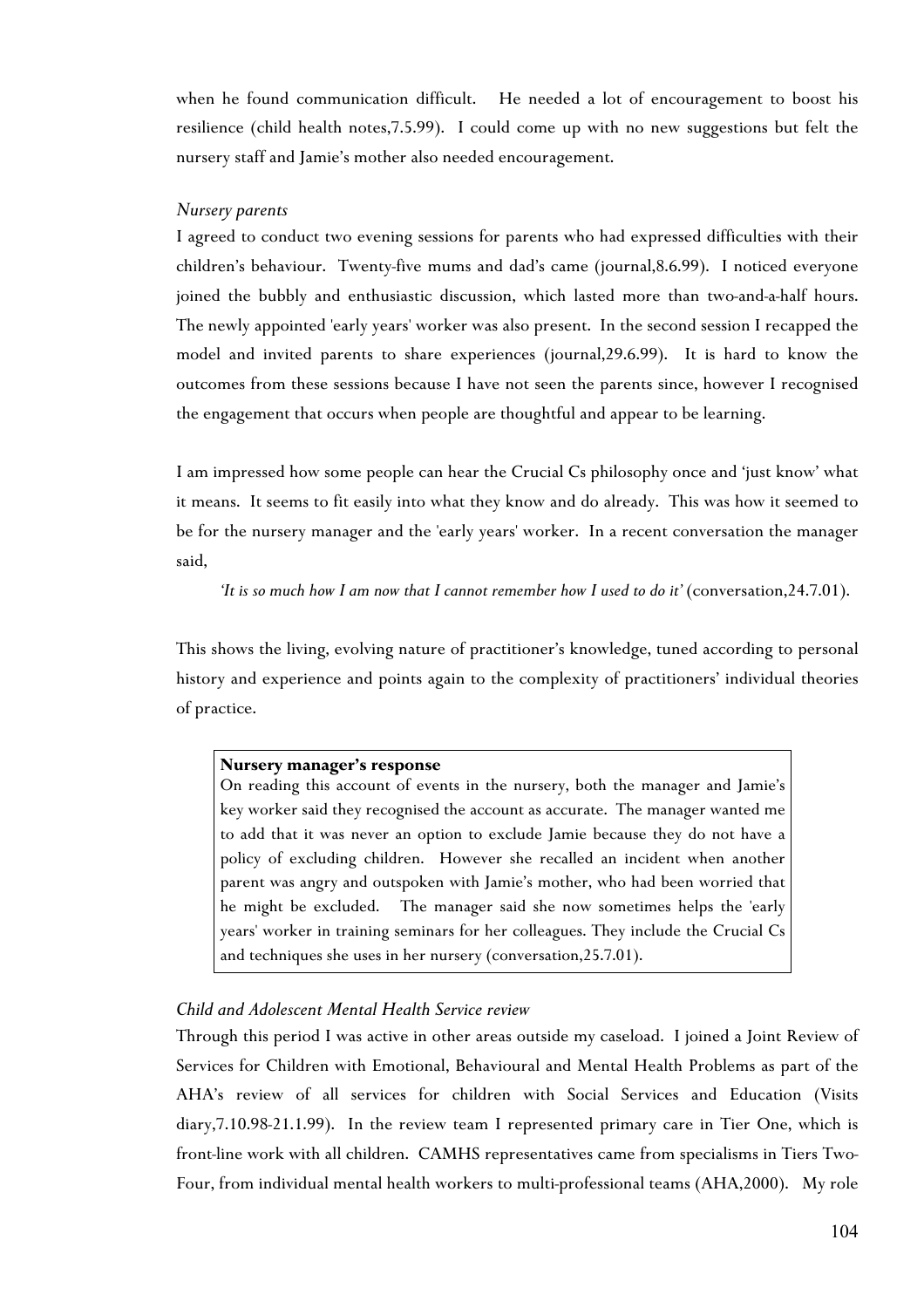was to clarify preventive possibilities for primary care at Tier One and therapeutic work in Tier Two. There is minimal specialist involvement here. I wrote in my journal that I felt confident and useful as I became aware of how little the other professionals knew about the universal preventive service we offer. I suggested there was more that could be done in this preventive stage and asked about the merit of thinking about practitioner relationships with young people to enhance effectiveness across all of the tiers (journal,12.11.98; AHA,2000).

### *CAMHS training project*

Linked with the review of services, a separate project was underway identifying and planning for the training needs of non-mental health professionals who work with children and young people in Tier One. I was excited to read the first report on which the curriculum project I was to join would be built (Ahmad et al,1998). Within the report I saw a possible solution to a problem I had become aware of while campaigning for children's rights. In 1989 I noticed that adult attitudes towards children, particularly in the matter of managing children's behaviour, did not appear significantly different amongst those trained for child-focused professions, to attitudes amongst the public generally (Pound,1991a). By this I mean that I seemed to have similar conversations with health visitors, social workers and teachers who were also parents, as I did with parents in my case load. In 1989, these workers seemed no less likely to blame children for their behaviour or to say, 'what's wrong with smacking?'. I believed that if the attitudes I heard informed the relationships of professional workers with their child-clients, it was likely there would be children receiving services who felt unheard at the very least. My impression was clearly articulated in the study by Butler and Williamson (1994).

Since 1989, with the implementation of the Children Act (1989) and the UN Convention (Newell,1991) came an increase in discussion about children in families, especially in the media (Kahn,1994). Most professions were moved to review their policies in line with these documents. I have noticed that conversations have gradually shifted so that I am now less likely to find myself in discussion about children's rights. Like other parents, professional parents frequently want to talk about coping with children. In Chapter Two I said that my focus shifted because of my growing awareness. The intra-professional and media debate through this time suggests that my shift was also part of a changing awareness in a changing social climate. The first exploratory report recognised growing recognition that children can also suffer from mental ill-health. It said:

*There is enormous concern amongst agencies across the health, social care and educational sectors about the emotional and mental health of children and young people that they deal with ... this concern is a reflection of the inadequacy felt by many front-line staff in adequately meeting the needs of children.* (Ahmad et al,1998:iii)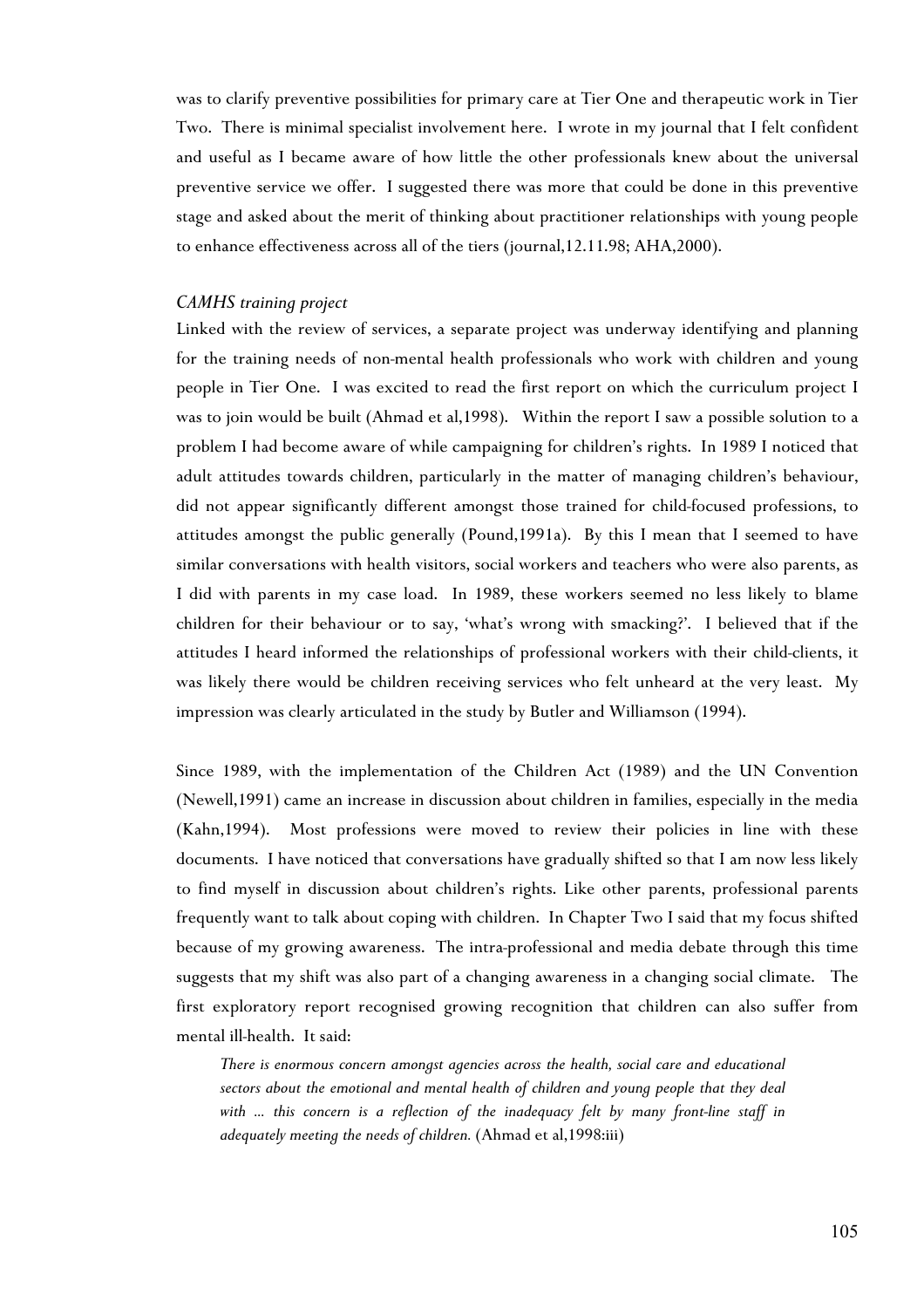In time outside paid health visiting hours (because I felt it was important), I joined the multidisciplinary curriculum planning group for Tier One workers. The planning group consisted mostly of specialists from CAMHS teams working with serious emotional and behavioural problems in Tiers Two and Three. I was aware their work involved reacting to serious problems arising in a small percentage of worrying children who cause concern. My concern was the climate for *all* children who met Tier One workers, not only those with emotional problems. The early meetings focused on 'worst case scenarios', referral systems and support for staff in contact with these children. As the meetings progressed I felt able to suggest that deterioration in behaviour problems and emotional well-being might be avoided for some children if underlying reasons were more widely understood. Serious behavioural problems in many cases may escalate from the normal responses of children, because their decreased resilience and emotional distress is not understood. The most noticeable children might overshadow the distress, which other children experience in some groups. The aim would therefore be not to do different things for children with serious problems but to work at creating a nurturing, resilience-enhancing climate for *all* children (letter to group,4.1.99).

Six months later, six pilot workshops on a range of topics were held in East Bristol for people from health, social services, education, youth services and voluntary organisations. It was externally evaluated (Ahmad et al,2000). Dividing one of the workshops into two, Karen John, shared *'Understanding and working with children and young people with emotional and behavioural problems'* so we could be interactive in smaller groups (Workshop Four,2.7.99). In 2001 the workshops were repeated in South Gloucestershire. We offered our workshop again. On this occasion Karen suggested a different presentation method in response to comments that the previous brainstorming method had produced a lexicon.

### **2000-2002 workshop evaluations**

The 2000 report said:

"Many participants felt this was the most useful of all the workshops. It was valued for *'framing thinking around behaviours and interventions'; 'understanding emotional needs and how we mirror child's behaviour and how we can respond to children to help resolve the situations'; 'a clear working model to use with parents/carers and school staff; 'looking/sharing feelings and how to incorporate the model we work within today, into our everyday working with clients'; 'seeing it from the way adults can change, not just changing* the child'; 'discussions with colleagues from other disciplines'" (workshop evaluations: Ahmad et al, 2000).

The 2001 questionnaire responses included:

*'I really liked Robyn's openness and the genuineness of her presentation. It is great to hear of people working/developing in a creative way' ... 'really good handouts - liked Robyn's training style, thought provoking' ... 'Robyn came across as a warm, experienced practitioner'*